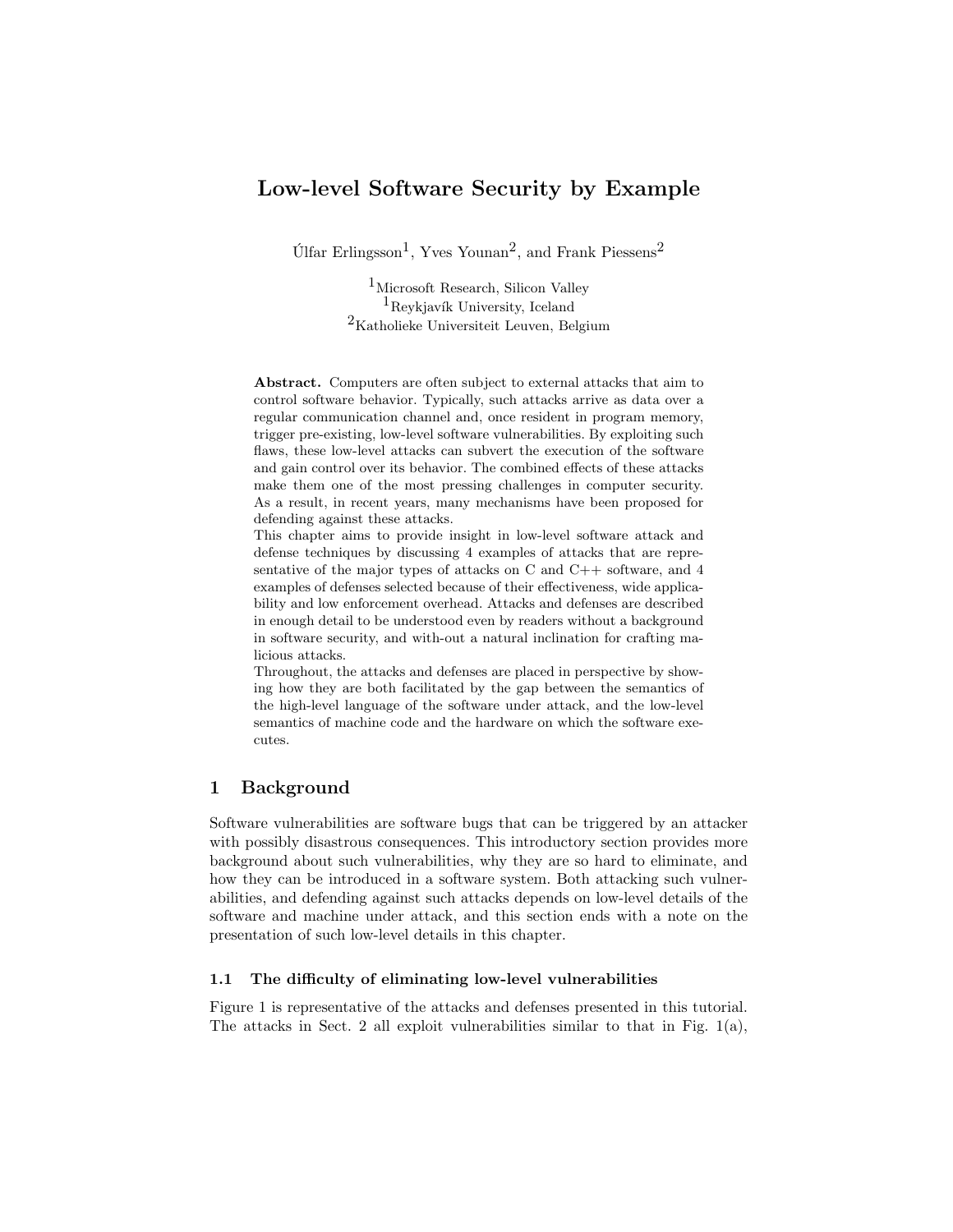```
int unsafe( char* a, char* b )
{
      char t[MAX_LEN];
    strcpy( t, a );
    strcat( t, b );
    return strcmp( t, "abc" );
}
   (a) An unchecked C function.
                                     int safer( char* a, char* b )
                                      {
                                          char t[MAX_LEN] = { ' \ 0' };
                                          strcpy_s(t, _countof(t), a);
                                          strcat_s(t, _countof(t), b);
                                          return strcmp( t, "abc" );
                                      }
                                        (b) A safer version of the function.
```
Fig. 1. Two C functions that both compare whether the concatenation of two input strings is the string "abc". The first, unchecked function (a) contains a security vulnerability if the inputs are untrusted. The second function (b) is not vulnerable in this manner, since it uses new C library functions that perform validity checks against the lengths of buffers Modern compilers will warn about the use of older, less safe library functions, and strongly suggest the use of their newer variants

where a buffer overflow may be possible. For the most part, the defenses in Sect. 3 use techniques like those in Fig. 1(b) and prevent exploits by maintaining additional information, validating that information with runtime checks, and halting execution if such a check fails.

Unfortunately, unlike in Fig. 1, it is often not so straightforward to modify existing source code to use new, safer methods of implementing its functionality. For most code there may not be a direct correspondence between well-known, unsafe library functions and their newer, safer versions. Indeed, existing code can easily be unsafe despite not using any library routines, and vulnerabilities are often obscured by pointer arithmetic or complicated data-structure traversal. (To clarify this point, it is worth comparing the code in Fig. 1 with the code in Fig. 3, on page 5, where explicit loops implement the same functionality.)

Furthermore, manual attempts to remove software vulnerabilities may give a false sense of security, since they do not always succeed and can sometimes introduce new bugs. For example, a programmer that intends to eliminate buffer overflows in the code of Fig.  $1(a)$  might change the strcpy and strcat function calls as in Fig. 1(b), but fail to initialize t to be the empty string at the start of the function. In this case, the strcmp comparison will be against the unmodified array t, if both strings a and b are longer than MAX\_LEN.

Thus, a slight omission from Fig. 1(b) would leave open the possibility of an exploitable vulnerability as a result of the function reporting that the concatenation of the inputs strings is "abc", even in cases when this is false. In particular, this may occur when, on entry to the function, the array t contains "abc" as a residual data value from a previous invocation of the function.

Low-level software security vulnerabilities continue to persist due to technical reasons, as well as practical engineering concerns such as the difficulties involved in modifying legacy software. The state of the art in eliminating these vulnerabilities makes use of code review, security testing, and other manual software engineering processes, as well as automatic analyses that can discover vulnerabilities [21]. Furthermore, best practice also acknowledges that some vulnerabilities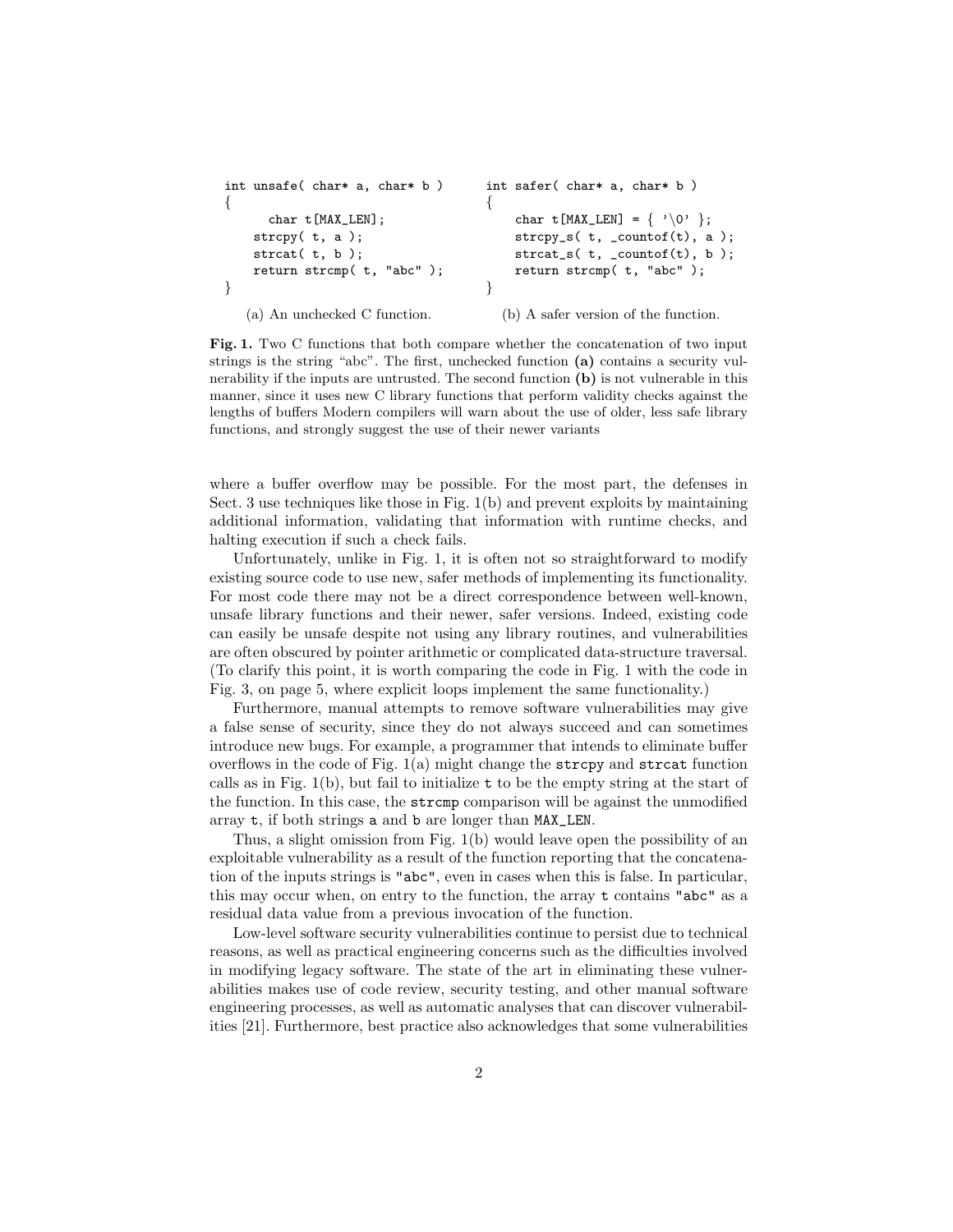are likely to remain, and make those vulnerabilities more difficult to exploit by applying defenses like those in this tutorial.

#### 1.2 The assumptions underlying software, attacks, and defenses

Programmers make many assumptions when creating software, both implicitly and explicitly. Some of these assumptions are valid, based on the semantics of the high-level language. For instance, C programmers may assume that execution does not start at an arbitrary place within a function, but at the start of that function.

Programmers may also make questionable assumptions, such as about the execution environment of their software. For instance, software may be written without concurrency in mind, or in a manner that is dependent on the address encoding in pointers, or on the order of heap allocations. Any such assumptions hinder portability, and may result in incorrect execution when the execution environment changes even slightly.

Finally, programmers may make invalid, mistaken assumptions. For example, in C, programmers may assume that the int type behaves like a true, mathematical integer, or that a memory buffer is large enough for the size of the content it may ever need to hold. All of the above types of assumptions are relevant to low-level software security, and each may make the software vulnerable to attack.

At the same time, attackers also make assumptions, and low-level software attacks rely on a great number of specific properties about the hardware and software architecture of their target. Many of these assumptions involve details about names and the meaning of those names, such as the exact memory addresses of variables or functions and how they are used in the software. These assumptions also relate to the software's execution environment, such as the hardware instruction set architecture and its machine-code semantics. For example, the Internet Worm of 1988 was successful in large part because of an attack that depended on the particulars of the commonly-deployed VAX hardware architecture, the 4 BSD operating system, and the fingerd service. On other systems that were popular at the time, that same attack failed in a manner that only crashed the fingerd service, due to the differences in instruction sets and memory layouts [39]. In this manner, attack code is often fragile to the point where even the smallest change prevents the attacker from gaining control, but crashes the target software—effecting a denial-of-service attack.

Defense mechanisms also have assumptions, including assumptions about the capabilities of the attacker, about the likelihood of different types of attacks, about the properties of the software being defended, and about its execution environment. In the attacks and defenses that follow, a note will be made of the assumptions that apply in each case. Also, many defenses (including most of the ones in this tutorial) assume that denial-of-service is not the attacker's goal, and halt the execution of the target software upon the failure of runtime validity checks.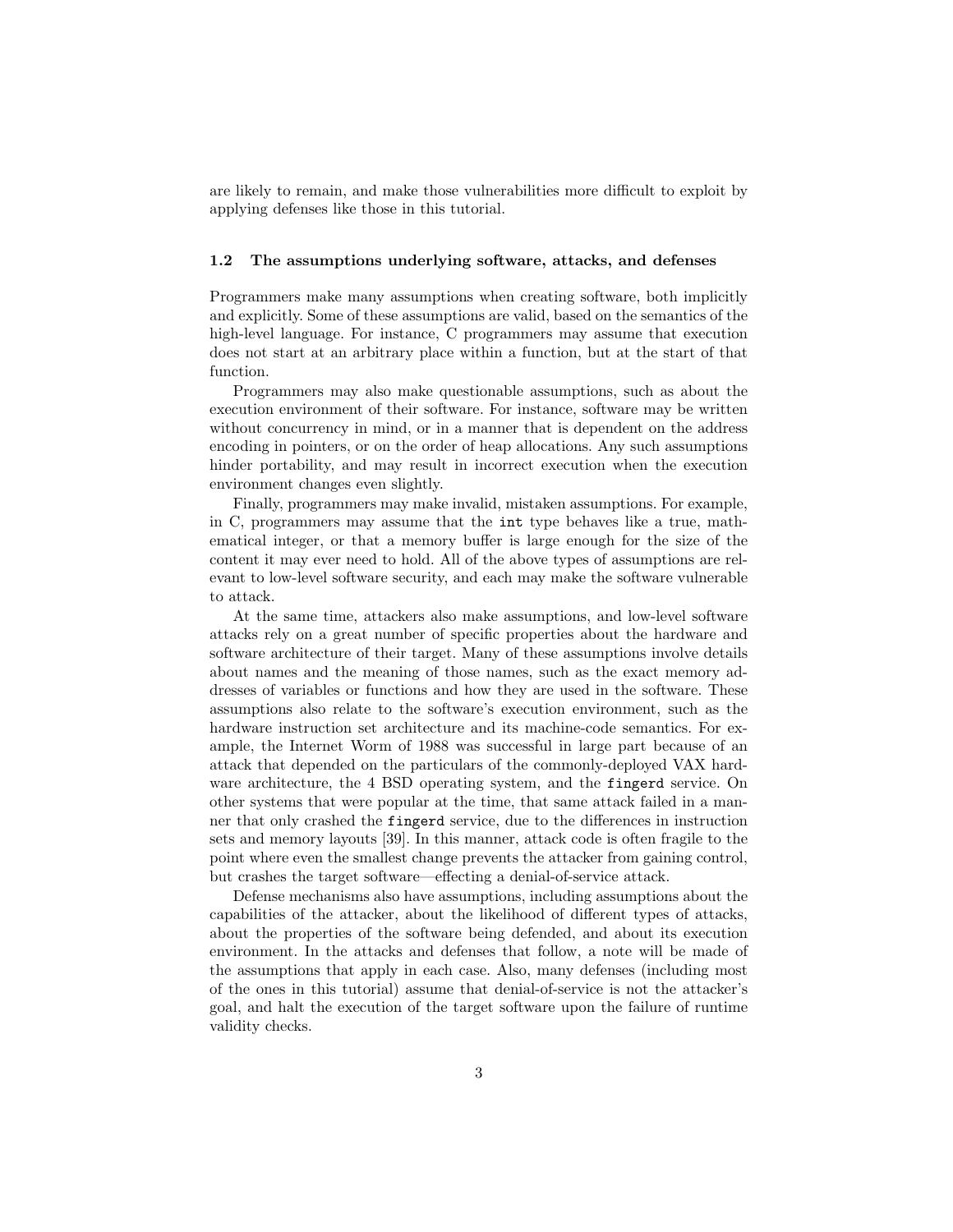### 1.3 The presentation of technical details in this chapter

The presentation in this chapter assumes a basic knowledge of programming languages like C, and their compilation, as might be acquired in an introductory course on compilers. For the most part, relevant technical concepts are introduced when needed.

As well as giving a number of examples of vulnerable C software, this chapter shows many details relating to software execution, such as machine code and execution stack content. Throughout, the details shown will reflect software execution on one particular hardware architecture—a 32-bit x86, such as the IA-32 [11]—but demonstrate properties that also apply to most other hardware platforms. The examples show many concrete, hexadecimal values and—in order to avoid confusion—the reader should remember that on the little-endian x86, when four bytes are displayed as a 32-bit integer value, their printed order will be reversed from the order of the bytes in memory. Thus, if the hexadecimal bytes 0xaa, 0xbb, 0xcc, and 0xdd occur in memory, in that order, then those bytes encode the 32-bit integer 0xddccbbaa.

# 2 A selection of low-level attacks on C software

This section presents four low-level software attacks in full detail and explains how each attack invalidates a property of target software written in the C language. The attacks are carefully chosen to be representative of four major classes of attacks: stack-based buffer overflows, heap-based buffer overflows, jump-tolibc attacks, and data-only attacks.

No examples are given below of a "format-string attack" or of an "integeroverflow vulnerability". Format-string vulnerabilities are particularly simple to eliminate [12]; therefore, although they have received a great deal of attention in the past, they are no longer a significant, practical concern in well-engineered software. Integer-overflow vulnerabilities [8] do still exist, and are increasingly being exploited, but only as a first step towards attacks like those described below. In this section, Attack 4 is one example where an integer overflow might be the first step in the exploit crafted by the attacker.

As further reading, the survey of Pincus and Baker gives a good general overview of low-level software attacks like those described in this section [34].

### 2.1 Attack 1: Corruption of a function return address on the stack

It is natural for C programmers to assume that, if a function is invoked at a particular call site and runs to completion without throwing an exception, then that function will return to the instruction immediately following that same, particular call site.

Unfortunately, this may not be the case in the presence of software bugs. For example, if the invoked function contains a local array, or buffer, and writes into that buffer are not correctly guarded, then the return address on the stack may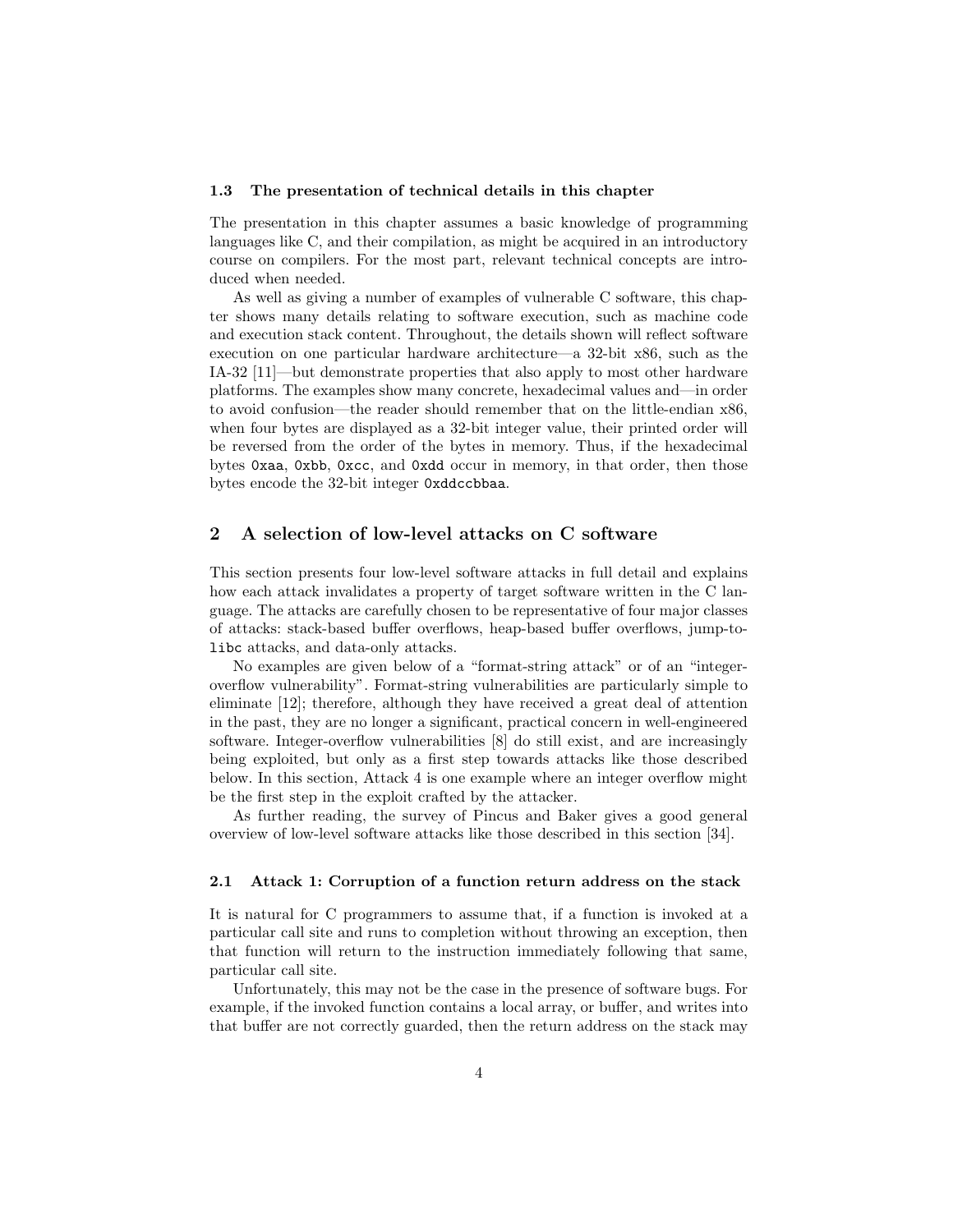```
int is_file_foobar( char* one, char* two )
{
    // must have strlen(one) + strlen(two) < MAX_LEN
   char tmp[MAX_LEN];
   strcpy( tmp, one );
   strcat( tmp, two );
   return strcmp( tmp, "file://foobar" );
}
```
Fig. 2. A C function that compares the concatenation of two input strings against "file://foobar". This function contains a typical stack-based buffer overflow vulnerability: if the input strings can be chosen by an attacker, then the attacker can direct machine-code execution when the function returns

```
int is_file_foobar_using_loops( char* one, char* two )
{
    // must have strlen(one) + strlen(two) < MAX_LEN
    char tmp[MAX_LEN];
    char* b = tmp;for( ; *one != \sqrt{0}; ++one, ++b ) *b = *one;
    for( ; *two != \sqrt{0}; ++two, ++b ) *b = *two;
    *b = '0';return strcmp( tmp, "file://foobar" );
}
```
Fig. 3. A version of the C function in Fig. 2 that copies and concatenates strings using pointer manipulation and explicit loops. This function is also vulnerable to the same stack-based buffer overflow attacks, even though it does not invoke strcpy or strcat or other C library functions that are known to be difficult to use safely

be overwritten and corrupted. In particular, this may happen if the software copies to the buffer data whose length is larger than the buffer size, in a buffer overflow.

Furthermore, if an attacker controls the data used by the function, then the attacker may be able to trigger such corruption, and change the function return address to an arbitrary value. In this case, when the function returns, the attacker can direct execution to code of their choice and gain full control over subsequent behavior of the software. Figures 2 and 3 show examples of C functions that are vulnerable to this attack. This attack, sometimes referred to as return-address clobbering, is probably the best known exploit of a low-level software security vulnerability; it dates back to before 1988, when it was used in the fingerd exploit of the Internet Worm. Indeed, until about a decade ago, this attack was seen by many as the only significant low-level attack on software compiled from C and C++, and "stack-based buffer overflow" were widely considered a synonym for such attacks. More recently, this attack has not been as prominent, in part because other methods of attack have been widely publicized, but also in part because the underlying vulnerabilities that enable return-address clobbering are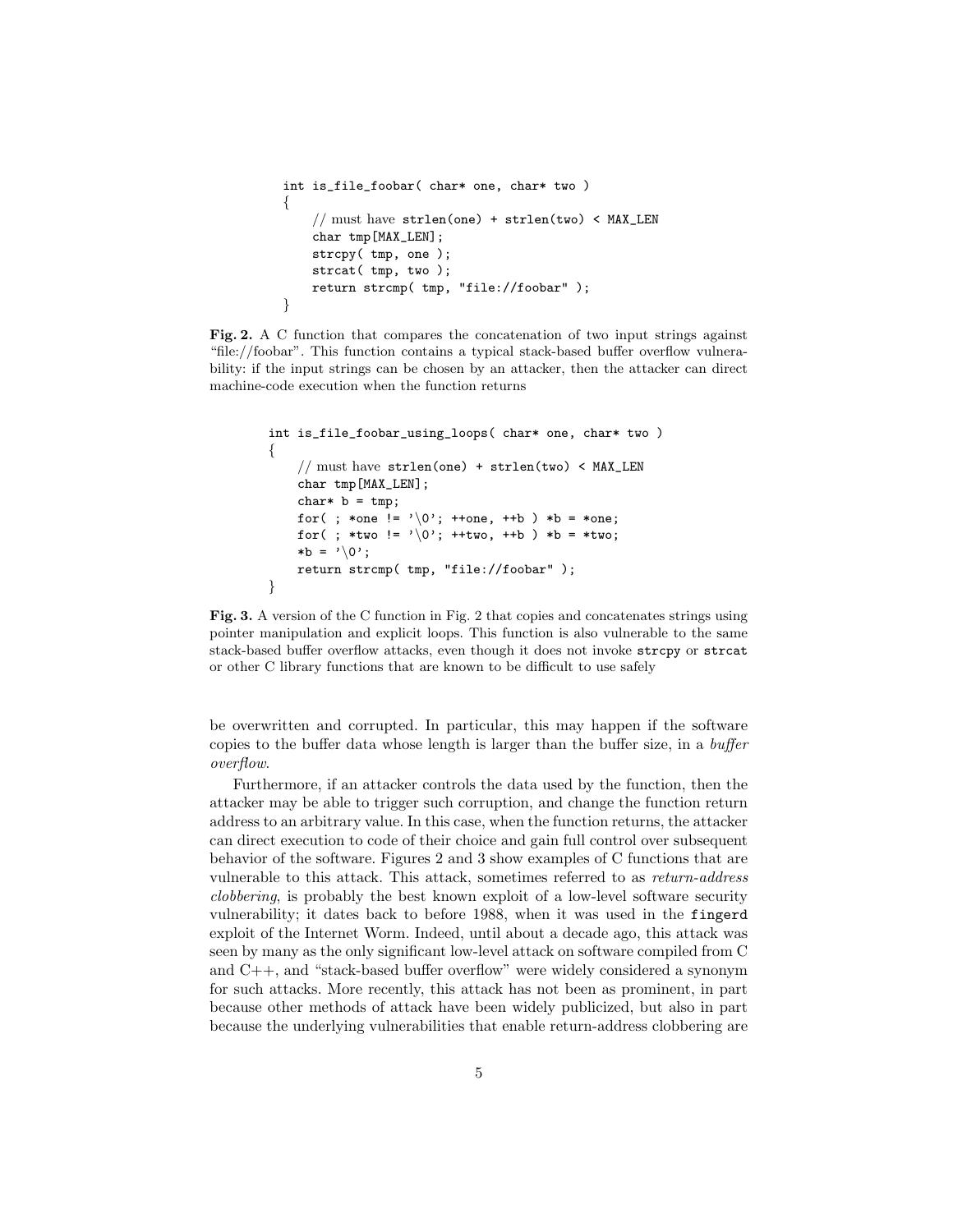| address content |                                                         |
|-----------------|---------------------------------------------------------|
|                 | $0x0012ff5c$ $0x00353037$ ; argument two pointer        |
|                 | $0x0012ff58$ $0x0035302f$ ; argument one pointer        |
|                 | 0x0012ff54 0x00401263; return address                   |
|                 | 0x0012ff50 0x0012ff7c; saved base pointer               |
|                 | 0x0012ff4c 0x00000072; tmp continues 'r' '\0' '\0' '\0' |
|                 | 0x0012ff48 0x61626f6f; tmp continues 'o' 'o' 'b' 'a'    |
|                 | 0x0012ff44 0x662f2f3a; tmp continues ':''/''/''f'       |
|                 | 0x0012ff40 0x656c6966; tmp array: $'f'$ i' $'1'$ 'e'    |

Fig. 4. A snapshot of an execution stack for the functions in Figs. 2 and 3, where the size of the tmp array is 16 bytes. This snapshot shows the stack just before executing the return statement. Argument one is "file://", and argument two is "foobar", and the concatenation of those strings fits in the tmp array. (Stacks are traditionally displayed with the lowest address at the bottom, as is done here and throughout this chapter)

| address content |                                   |                                                            |  |                                                        |  |
|-----------------|-----------------------------------|------------------------------------------------------------|--|--------------------------------------------------------|--|
|                 |                                   | $0x0012ff5c$ $0x00353037$ ; argument two pointer           |  |                                                        |  |
|                 |                                   | $0x0012ff580x0035302f$ ; argument one pointer              |  |                                                        |  |
|                 |                                   | 0x0012ff54 0x00666473; return address 's''d''f''\0'        |  |                                                        |  |
|                 |                                   | 0x0012ff50 0x61666473 ; saved base pointer 's' 'd' 'f' 'a' |  |                                                        |  |
|                 |                                   | $0x0012ff4c$ $0x61666473$ ; tmp continues                  |  | $s'$ , $d'$ , $f'$ , $a'$                              |  |
|                 |                                   | $0x0012ff480x61666473$ ; tmp continues                     |  | $s'$ יג $f'$ , ינאי יצי                                |  |
|                 |                                   | $0x0012ff440x612f2f3a$ ; tmp continues                     |  | $1:1 \t1$                                              |  |
|                 | 0x0012ff40 0x656c6966; tmp array: |                                                            |  | י <sub>ם</sub> י יךי י <sub>ו</sub> י י <del>ו</del> י |  |

Fig. 5. An execution-stack snapshot like that in Fig. 4, but where argument one is "file://" and argument two is "asdfasdfasdfasdf". The concatenation of the argument strings has overflowed the tmp array and the function return address is now determined by the last few characters of the two string

slowly being eliminated (e.g., through the adoption of newer, safer C library functions).

To give a concrete example of this attack, Fig. 4 shows a normal execution stack for the functions in Figs. 2 and 3, and Fig. 5 shows an execution stack for the same code just after an overflow of the local array—potentially caused by an attacker that can choose the contents of the two string provided as input.

Of course, an attacker would choose their input such that the buffer overflow would not caused by "asdfasdfasdfasdf", but another string of bytes. In particular, the attacker might choose  $0x48$ ,  $0xf$ , and  $0x12$ , in order, as the final three character bytes of the two argument string—and thereby arrange for the function return address to have the value 0x0012ff48. In this case, as soon as the function returns, the hardware instruction pointer would be placed at the second character of the two argument string, and the hardware would start executing the data found there (and chosen by the attacker) as machine code.

In the example under discussion, an attacker would choose their input data so that the machine code for an *attack payload* would be present at address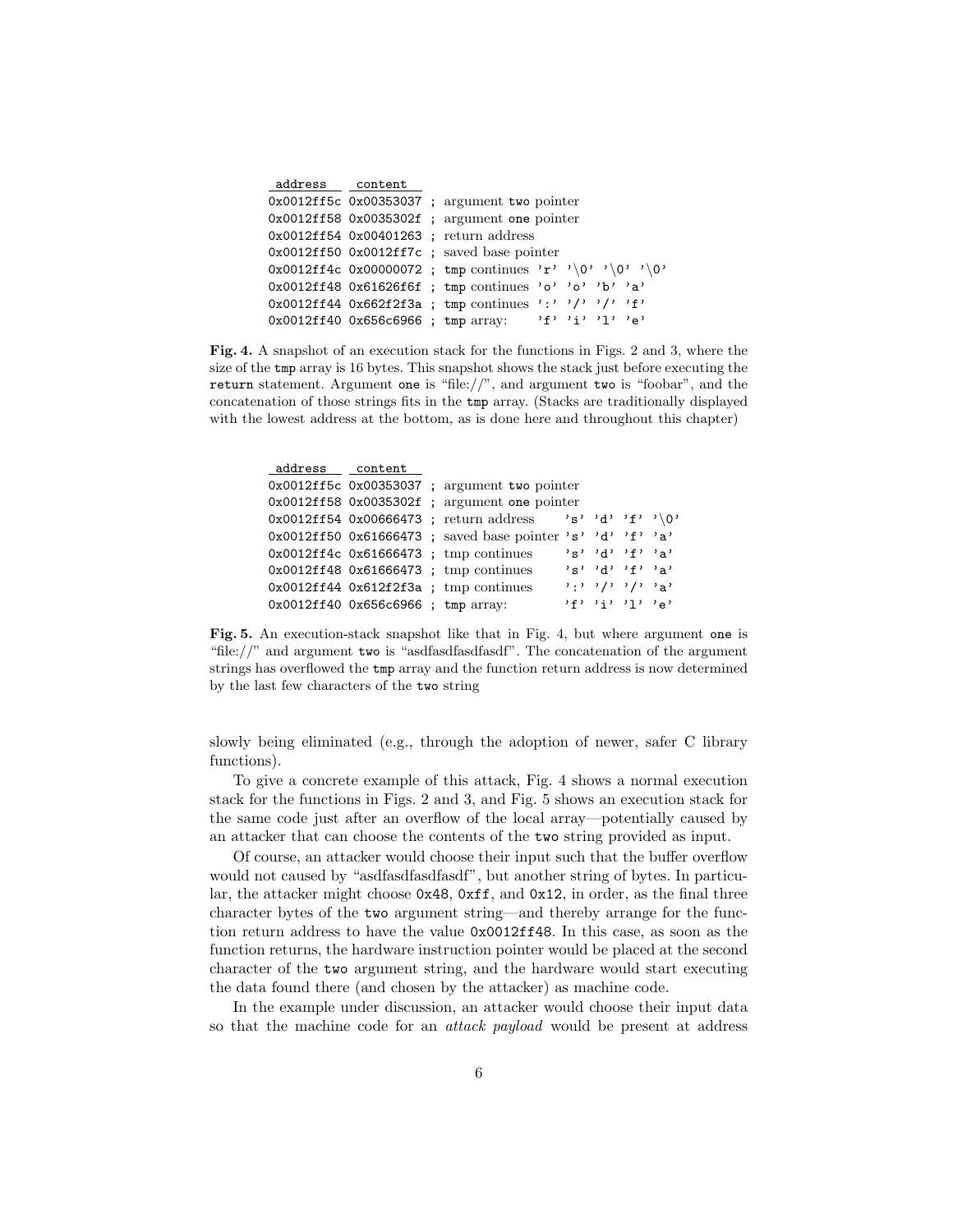| machine code  |              |                                                |
|---------------|--------------|------------------------------------------------|
| opcode bytes  |              | assembly-language version of the machine code  |
| $0xcd$ $0x2e$ |              | int 0x2e ; system call to the operating system |
| Oxeb Oxfe     | $L:$ jmp $L$ | ; a very short, direct infinite loop           |

Fig. 6. The simple attack payload used in this chapter; in most examples, the attacker's goal will be to execute this machine code. Of these four bytes, the first two are a x86 int instruction which performs a system call on some platforms, and the second two are an x86 jmp instruction that directly calls itself in an infinite loop (Note that, in the examples, these bytes will sometimes be printed as the integer 0xfeeb2ecd, with the apparent reversal a result of x86 little-endianness)

0x0012ff48. When the vulnerable function returns, and execution of the attack payload begins, the attacker has gained control of the behavior of the target software. (The attack payload is often called shellcode, since a common goal of an attacker is to launch a "shell" command interpreter under their control.)

In Fig. 5, the bytes at 0x0012ff48 are those of the second to fifth characters in the string "asdfasdfasdfasdf", namely 's', 'd', 'f', and 'a'. When executed as machine code, those bytes do not implement an attack. Instead, as described in Fig. 6, an attacker might choose 0xcd, 0x2e, 0xeb, and 0xfe as a very simple attack payload. Thus, an attacker might call the operating system to enable a dangerous feature, or disable security checks, and avoid detection by keeping the target software running (albeit in a loop).

Return-address clobbering as described above has been a highly successful attack technique—for example, in 2003 it was used to implement the Blaster worm, which affected a majority of Internet users [5]. In the case of Blaster, the vulnerable code was written using explicit loops, much as in Fig. 3. (This was one reason why the vulnerability had not been detected and corrected through automatic software analysis tools, or by manual code reviews.)

### Attack 1: Constraints and variants

Low-level attacks are typically subject to a number of such constraints, and must be carefully written to be compatible with the vulnerability being exploited.

For example, the attack demonstrated above relies on the hardware being willing to execute the data found on the stack as machine code. However, on some systems the stack is not executable, e.g., because those systems implement the defenses described later in this chapter. On such systems, an attacker would have to pursue a more indirect attack strategy, such as those described later, in Attacks 3 and 4.

Another important constraint applies to the above buffer-overflow attacks: the attacker-chosen data cannot contain null bytes, or zeros—since such bytes terminate the buffer overflow and prevent further copying onto the stack. This is a common constraint when crafting exploits of buffer overflows, and applies to most of the attacks in this chapter. It is so common that special tools exist for creating machine code for attack payloads that do not contain any embedded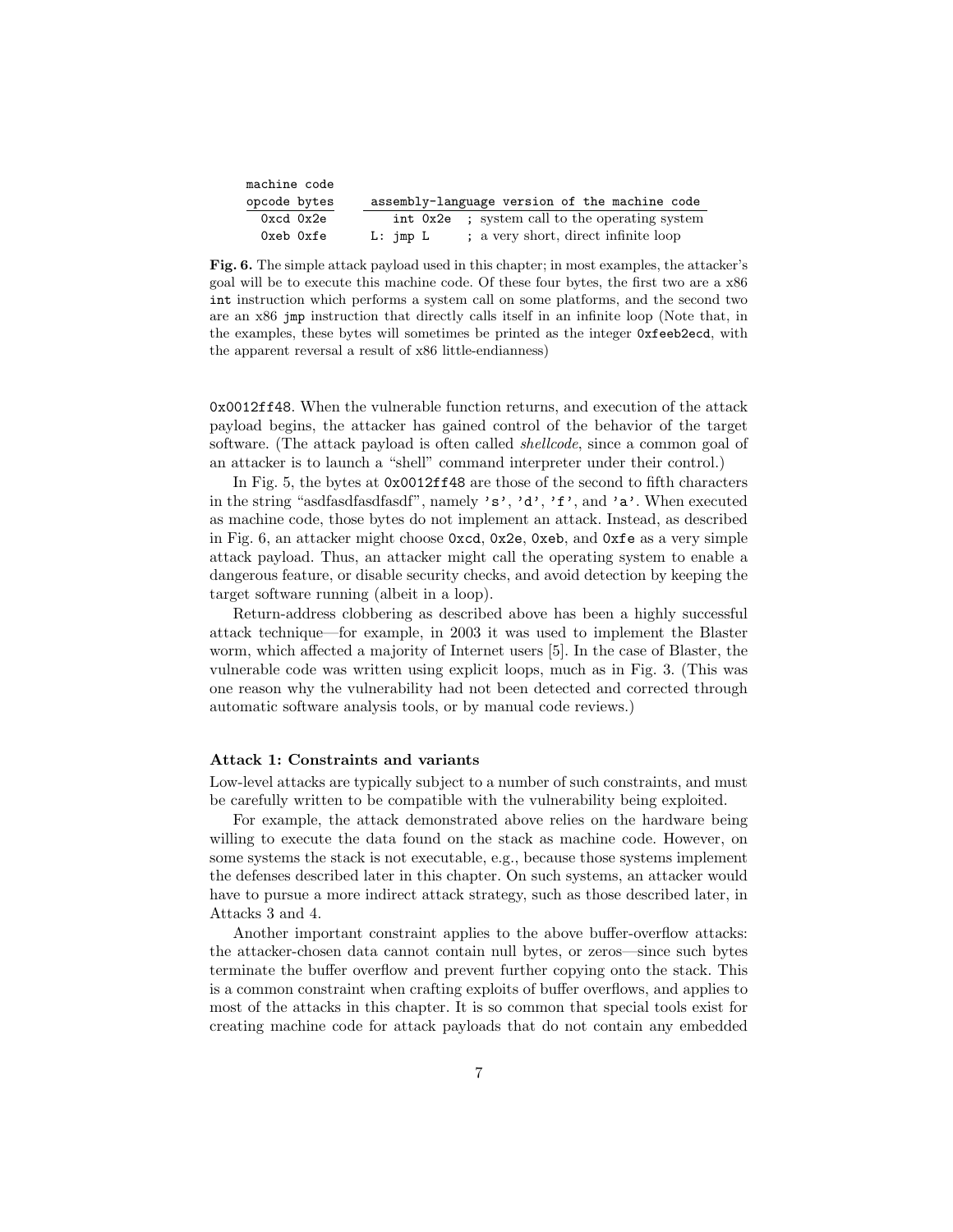```
typedef struct _vulnerable_struct
{
    char buff[MAX_LEN];
    int (*cmp)(char*,char*);
} vulnerable;
int is_file_foobar_using_heap( vulnerable* s, char* one, char* two )
{
    // must have strlen(one) + strlen(two) < MAX_LEN
    strcpy( s->buff, one );
    strcat( s->buff, two );
    return s->cmp( s->buff, "file://foobar" );
}
```
Fig. 7. A C function that sets a heap data structure as the concatenation of two input strings, and compares the result against "file://foobar" using the comparison function for that data structure. This function is vulnerable to a heap-based buffer overflow attack if an attacker can choose either or both of the input strings

null bytes, newline characters, or other byte sequences that might terminate the buffer overflow (one such tool is Metasploit [17]).

There are a number of attack methods similar to return-address clobbering, in that they exploit stack-based buffer overflow vulnerabilities to target the function-invocation control data on the stack. Most of these variants add a level of indirection to the techniques described above. One notable attack variant corrupts the base pointer saved on the stack (see Figs. 4 and 5) and not the return address sitting above it. In this variant, the vulnerable function may return as expected to its caller function, but, when that caller itself returns, it uses a return address that has been chosen by the attacker [27]. Another notable variant of this attack targets C and C++ exception-handler pointers that reside on the stack, and ensures that the buffer overflow causes an exception—at which point a function pointer of the attacker's choice may be executed [29].

#### 2.2 Attack 2: Corruption of function pointers stored in the heap

Software written in C and C++ often combines data buffers and pointers into the same data structures, or objects, with programmers making a natural assumption that the data values do not affect the pointer values. Unfortunately, this may not be the case in the presence of software bugs. In particular, the pointers may be corrupted as a result of an overflow of the data buffer—regardless whether the data structures or objects reside on stack, or in heap memory. Fig. 7 shows C code with a function that is vulnerable to such an attack.

To give a concrete example of this attack, Fig. 8 shows the contents of the vulnerable data structure after the function in Fig. 7 has copied data into the buff array using the strcpy and strcmp library functions. Figure 8 shows three instances of the data structure contents: as might occur during normal processing, as might occur in an unintended buffer overflow, and, finally, as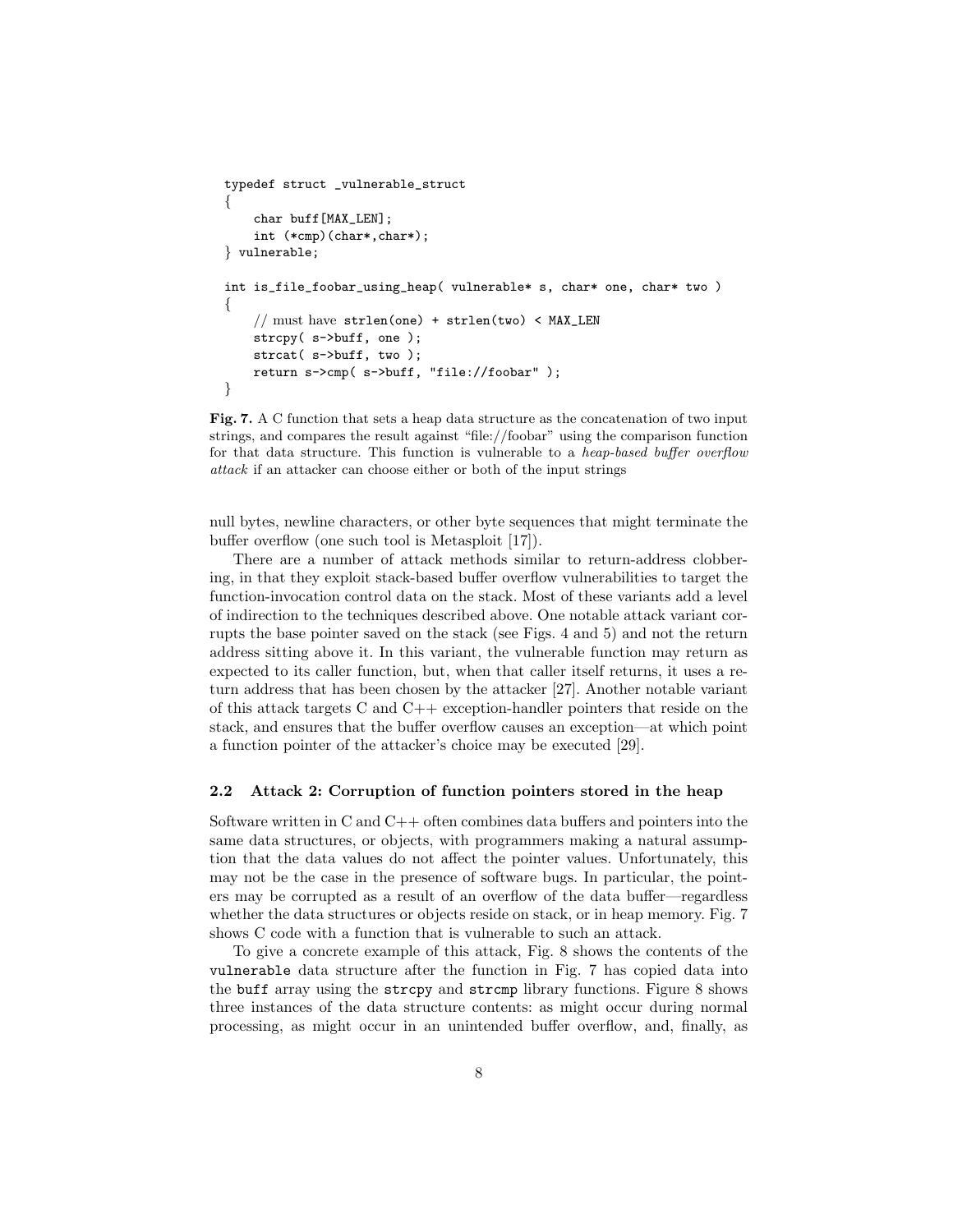buff (char array at start of the struct) cmp address: 0x00353068 0x0035306c 0x00353070 0x00353074 0x00353078 content: 0x656c6966 0x662f2f3a 0x61626f6f 0x00000072 0x004013ce

(a) A structure holding "file://foobar" and a pointer to the strcmp function.

|  | buff (char array at start of the struct)                        | cmp |
|--|-----------------------------------------------------------------|-----|
|  | address: 0x00353068 0x0035306c 0x00353070 0x00353074 0x00353078 |     |
|  | content: 0x656c6966 0x612f2f3a 0x61666473 0x61666473 0x00666473 |     |

(b) After a buffer overflow caused by the inputs "file://" and "asdfasdfasdf".

buff (char array at start of the struct) cmp address: 0x00353068 0x0035306c 0x00353070 0x00353074 0x00353078 content: 0xfeeb2ecd 0x11111111 0x11111111 0x11111111 0x00353068

(c) After a malicious buffer overflow caused by attacker-chosen inputs.

Fig. 8. Three instances of the vulnerable data structure pointed to by s in Fig. 7, where the size of the buff array is 16 bytes. Both the address of the structure and its 20 bytes of content are shown. In the first instance  $(a)$ , the buffer holds "file://foobar" and cmp points to the strcmp function. In the second instance (b), the pointer has been corrupted by a buffer overflow. In the third instance (c), an attacker has selected the input strings so that the buffer overflow has changed the structure data so that the simple attack payload of Fig. 6, page 7, will be executed

might occur during an attack. These instances can occur both when the data structure is allocated on the stack, and also when it is allocated on the heap.

In the last instance of Fig. 8, the attacker has chosen the two input strings such that the cmp function pointer has become the address of the start of the data structure. At that address, the attacker has arranged for an attack payload to be present. Thus, when the function in Fig. 7 executes the return statement, and invokes s->cmp, it transfers control to the start of the data structure, which contains data of the attacker's choice. In this case, the attack payload is the four bytes of machine code 0xcd, 0x2e, 0xeb, and 0xfe described in Fig. 6, page 7, and used throughout this chapter.

It is especially commonplace for C++ code to store object instances on the heap and to combine—within a single object instance—both data buffers that may be overflowed and potentially exploitable pointers. In particular,  $C++$  object instances are likely to contain vtable pointers: a form of indirect function pointers that allow dynamic dispatch of virtual member functions. As a result,  $C_{++}$  software may be particularly vulnerable to heap-based attacks [35].

# Attack 2: Constraints and variants

Heap-based attacks are often constrained by their ability to determine the address of the heap memory that is being corrupted, as can be seen in the examples above. This constraint applies in particular, to all indirect attacks, where a heap-based pointer-to-a-pointer is modified. Furthermore, the exact bytes of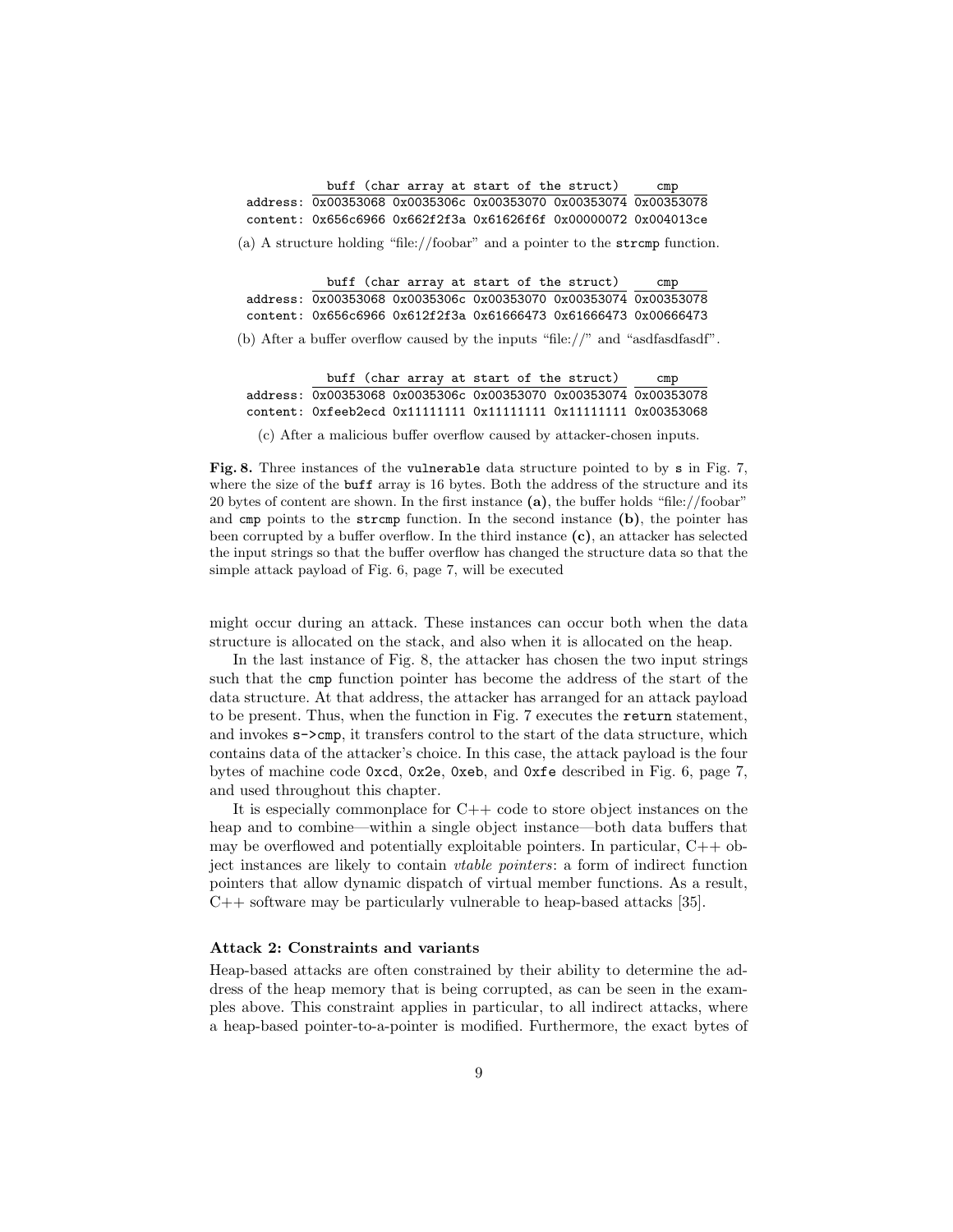those addresses may constrain the attacker, e.g., if the exploited vulnerability is that of a string-based buffer overflow, in which case the address data cannot contain null bytes.

The examples above demonstrate attacks where heap-based buffer overflow vulnerabilities are exploited to corrupt pointers that reside within the same data structure or object as the data buffer that is overflowed. There are two important attack variants, not described above, where heap-based buffer overflows are used to corrupt pointers that reside in other structures or objects, or in the heap metadata.

In the first variant, two data structures or objects reside consecutively in heap memory, the initial one containing a buffer that can be overflowed, and the subsequent one containing a direct, or indirect, function pointer. Heap objects are often adjacent in memory like this when they are functionally related and are allocated in order, one immediately after the other. Whenever these conditions hold, attacks similar to the above examples may be possible, by overflowing the buffer in the first object and overwriting the pointer in the second object.

In the second variant, the attack is based on corrupting the metadata of the heap itself through a heap-based buffer overflow, and exploiting that corruption to write an arbitrary value to an arbitrary location in memory. This is possible because heap implementations contain doubly-linked lists in their metadata. An attacker that can corrupt the metadata can thereby choose what is written where. The attacker can then use this capability to write a pointer to the attack payload in the place of any soon-to-be-used function pointer sitting at a known address.

#### 2.3 Attack 3: Execution of existing code via corrupt pointers

If software does not contain any code for certain functionality—such as performing floating-point calculations, or making system calls to interact with the network—then the programmers may naturally assume that execution of the software will not result in this behavior, or functionality.

Unfortunately, for  $C$  or  $C++$  software, this assumption may not hold in the face of bugs and malicious attacks, as demonstrated by attacks like those in this chapter. As in the previous two examples of attacks, the attacker may be able to cause arbitrary behavior by direct code injection: by directly modifying the hardware instruction pointer to execute machine code embedded in attackerprovided input data, instead of the original software. However, there are other means for an attacker to cause software to exhibit arbitrary behavior, and these alternatives can be the preferred mode of attack.

In particular, an attacker may find it preferable to craft attacks that execute the existing machine code of the target software in a manner not intended by its programmers. For example, the attacker may corrupt a function pointer to cause the execution of a library function that is unreachable in the original C or  $C_{++}$ source code written by the programmers—and should therefore, in the compiled software, be never-executed, dead code. Alternatively, the attacker may arrange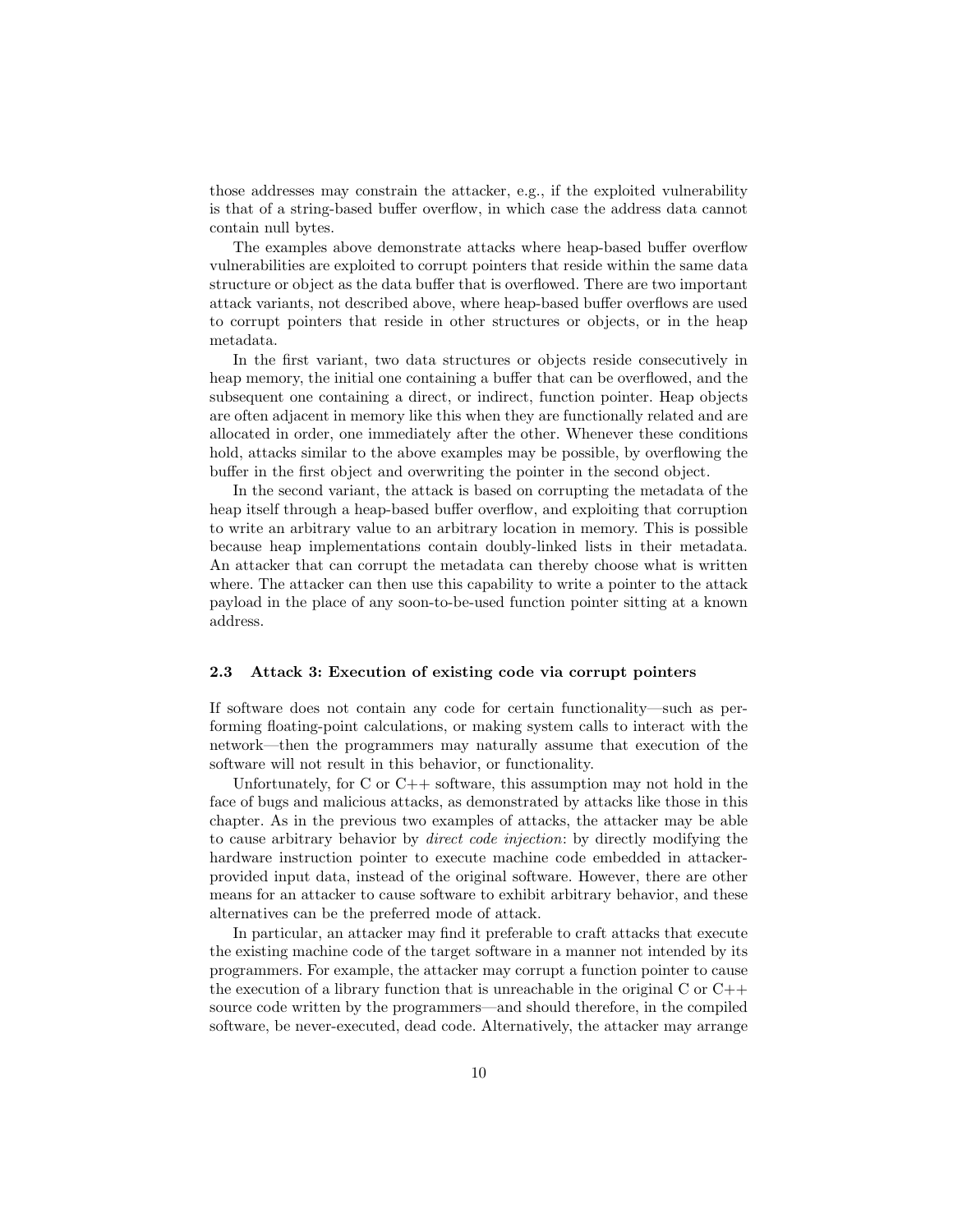```
int median( int* data, int len, void* cmp )
{
   // must have 0 < len \leq MAX_INTS
   int tmp[MAX_INTS];
   memcpy( tmp, data, len*sizeof(int) ); // copy the input integers
   qsort( tmp, len, sizeof(int), cmp ); // sort the local copy
   return tmp[len/2]; // median is in the middle
}
```
Fig. 9. A C function that computes the median of an array of input integers by sorting a local copy of those integers. This function is vulnerable to a stack-based buffer overflow attack, if an attacker can choose the set of input integers

| push | edi             | ; push second argument to be compared onto the stack     |
|------|-----------------|----------------------------------------------------------|
| push | ebx             | ; push the first argument onto the stack                 |
| call | $[esp+comp_fp]$ | ; call comparison function, indirectly through a pointer |
| add  | esp, 8          | ; remove the two arguments from the stack                |
| test | eax, eax        | ; check the comparison result                            |
| ile  |                 | label_lessthan; branch on that result                    |
|      |                 |                                                          |

Fig. 10. Machine code fragment from the qsort library function, showing how the comparison operation is called through a function pointer. When qsort is invoked in the median function of Fig. 9, a stack-based buffer overflow attack can make this function pointer hold an arbitrary address

for reachable, valid machine code to be executed, but in an unexpected order, or with unexpected data arguments.

This class of attacks is typically referred to as jump-to-libc or return-tolibc (depending on whether a function pointer or return address is corrupted by the attacker), because the attack often involves directing execution towards machine code in the libc standard C library.

Jump-to-libc attacks are especially attractive when the target software system is based on an architecture where input data cannot be directly executed as machine code. Such architectures are becoming commonplace with the adoption of the defenses such as those described later in this chapter. As a result, an increasingly important class of attacks is indirect code injection: the selective execution of the target software's existing machine code in a manner that enables attacker-chosen input data to be subsequently executed as machine code. Figure 9 shows a C function that is vulnerable to such an attack.

The function in Fig. 9 actually contains a stack-based buffer overflow vulnerability that can be exploited for various attacks, if an attacker is able to choose the number of input integers, and their contents. In particular, attackers can perform return-address clobbering, as described in Attack 1. However, for this particular function, an attacker can also corrupt the comparison-function pointer cmp before it is passed to qsort. In this case, the attacker can gain control of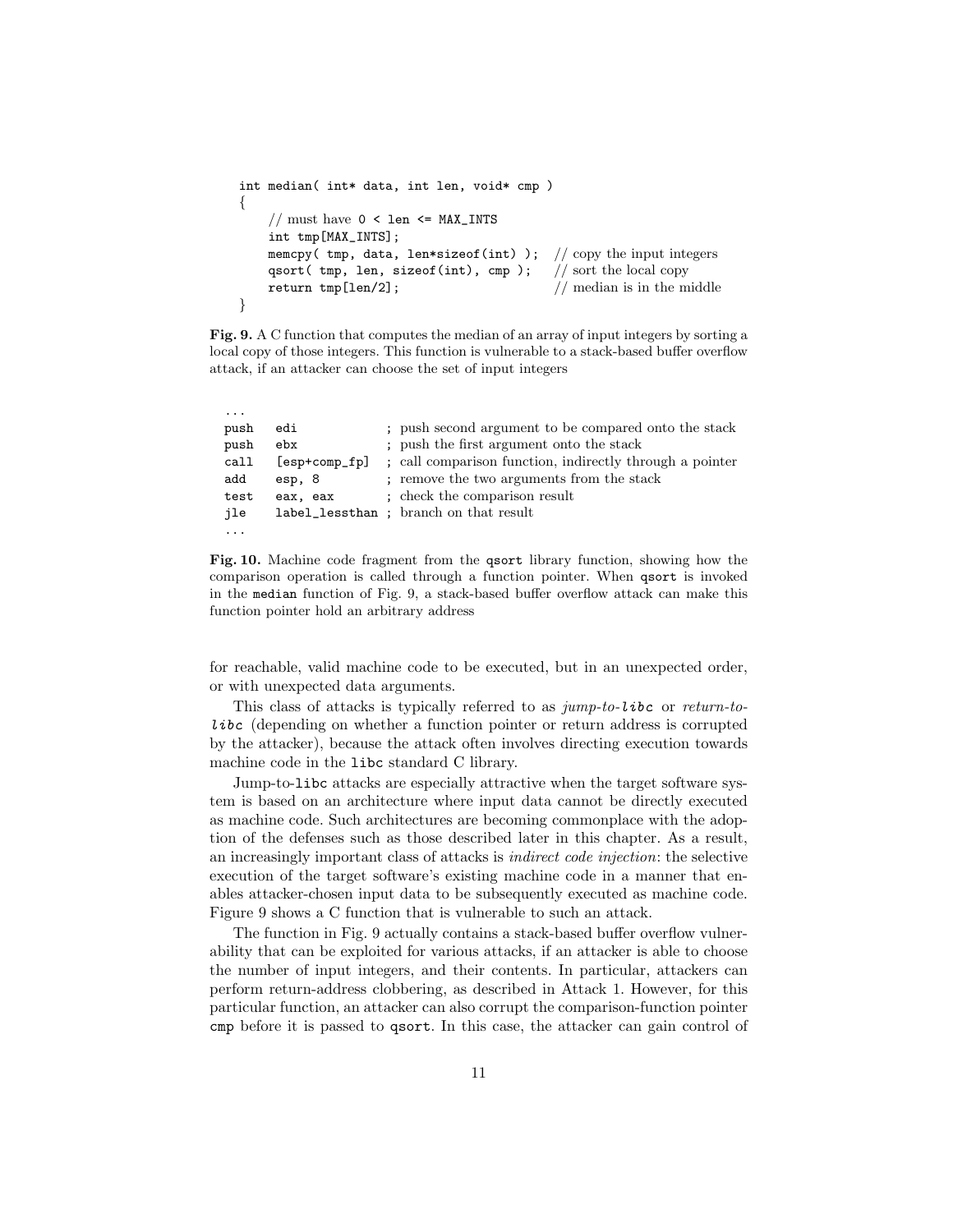|            | machine code |                                                |  |
|------------|--------------|------------------------------------------------|--|
| address    | opcode bytes | assembly-language version of the machine code  |  |
| 0x7c971649 | 0x8b 0xe3    | mov esp, ebx; change the stack location to ebx |  |
| 0x7c97164b | 0x5b         | ; pop ebx from the new stack<br>pop ebx        |  |
| 0x7c97164c | 0xc3         | ; return based on the new stack<br>ret         |  |

Fig. 11. Four bytes found within executable memory, in a system library. These bytes encode three machine-code instructions that are useful in the crafting of jump-tolibc attacks. In particular, in an attack on the median function in Fig. 9, these three instructions may be called by the qsort code in Fig. 10, which will change the stack pointer to the start of the local tmp buffer that has been overflowed by the attacker

|               | normal     | benign     | malicious                    |                                     |
|---------------|------------|------------|------------------------------|-------------------------------------|
| stack         | stack      | overflow   | overflow                     |                                     |
| address       | contents   | contents   | contents                     |                                     |
| 0x0012ff38    | 0x004013e0 | 0x1111110d | 0x7c971649;                  | cmp argument                        |
| 0x0012ff34    | 0x00000001 | 0x1111110c |                              | $0x1111110c$ ; len argument         |
| 0x0012ff30    | 0x00353050 | 0x1111110b |                              | $0x1111110b$ ; data argument        |
| 0x0012ff2c    | 0x00401528 | 0x1111110a |                              | Oxfeeb2ecd; return address          |
| 0x0012ff28    | 0x0012ff4c | 0x11111109 |                              | $0x70000000$ ; saved base pointer   |
| 0x0012ff24    | 0x00000000 | 0x11111108 |                              | $0x70000000$ ; tmp final 4 bytes    |
| 0x0012ff20    | 0x00000000 | 0x11111107 |                              | $0x00000040$ ; tmp continues        |
| 0x0012ff1c    | 0x00000000 | 0x11111106 | 0x00003000                   | tmp continues<br>$\ddot{\cdot}$     |
| 0x0012ff18    | 0x00000000 | 0x11111105 | 0x00001000                   | tmp continues<br>$\cdot$ :          |
| 0x0012ff14    | 0x00000000 | 0x11111104 | 0x70000000                   | tmp continues<br>$\ddot{\cdot}$     |
| 0x0012ff10    | 0x00000000 | 0x11111103 | 0x7c80978e<br>$\ddot{\cdot}$ | tmp continues                       |
| 0x0012ff0c    | 0x00000000 | 0x11111102 | 0x7c809a51                   | tmp continues                       |
| 0x0012ff08    | 0x00000000 | 0x11111101 | 0x11111101                   | tmp buffer starts<br>$\ddot{\cdot}$ |
| 0x0012ff04    | 0x00000004 | 0x00000040 | 0x00000040<br>$\ddot{\cdot}$ | memory length argument              |
| 0x0012ff00    | 0x00353050 | 0x00353050 | 0x00353050                   | memory source argument              |
| $0x0012$ fefc | 0x0012ff08 | 0x0012ff08 | 0x0012ff08<br>$\ddot{\cdot}$ | memory destination arg.             |
|               |            |            |                              |                                     |

Fig. 12. The address and contents of the stack of the median function of Fig. 9, where tmp is eight integers in size. Three versions of the stack contents are shown, as it would appear just after the call to memcpy: a first for input data of the single integer zero, a second for a benign buffer overflow of consecutive integers starting at 0x11111101, and a third for a malicious jump-to-libc attack that corrupts the comparison function pointer to make qsort call address 0x7c971649 and the machine code in Fig. 11

machine-code execution at the point where qsort calls its copy of the corrupted cmp argument. Figure 10 shows the machine code in the qsort library function where this, potentially-corrupted function pointer is called.

To give a concrete example of a jump-to-libc attack, consider the case when the function in Fig. 9 is executed on some versions of the Microsoft Windows operating system. On these systems, the qsort function is implemented as shown in Fig. 10 and the memory address 0x7c971649 holds the four bytes of executable machine code, as shown in Fig. 11.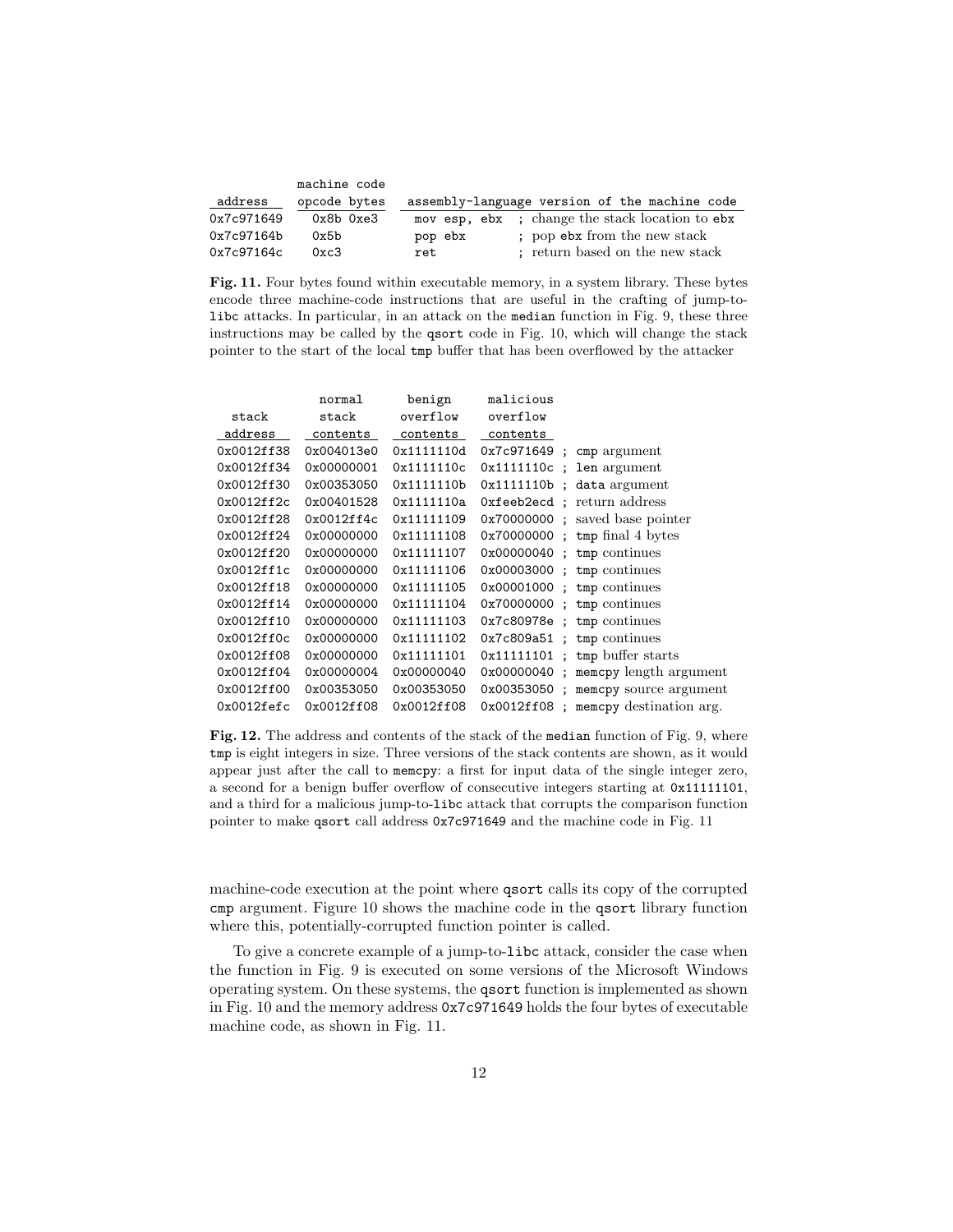// call a function to allocate writable, executable memory at 0x70000000 VirtualAlloc(0x70000000, 0x1000, 0x3000, 0x40); // function at 0x7c809a51

// call a function to write the four-byte attack payload to 0x70000000 InterlockedExchange(0x70000000, 0xfeeb2ecd); // function at 0x7c80978e

// invoke the four bytes of attack payload machine code  $((void (*)())0x70000000())$ ; // payload at 0x70000000

Fig. 13. The jump-to-libc attack activity caused by the maliciously-corrupted stack in Fig. 12, expressed as C source code. As the corrupted stack is unwound, instead of returning to call sites, the effect is a sequence of function calls, first to functions in the standard Windows library kernel32.dll, and then to the attack payload

On such a system, the buffer overflow may leave the stack looking like that shown in the "malicious overflow contents" column of Fig. 12. Then, when the qsort function is called, it is passed a copy of the corrupted cmp functionpointer argument, which points to a trampoline found within existing, executable machine code. This trampoline is the code found at address  $0x7c971649$ , which is shown in Fig. 11. The effect of calling the trampoline is to, first, set the stack pointer esp to the start address of the tmp array, (which is held in register ebx), second, read a new value for ebx from the first integer in the tmp array, and, third, perform a return that changes the hardware instruction pointer to the address held in the second integer in the tmp array.

The attack subsequently proceeds as follows. The stack is "unwound" one stack frame at a time, as functions return to return addresses. The stack holds data, including return addresses, that has been chosen by the attacker to encode function calls and arguments. As each stack frame is unwound, the return instruction transfers control to the start of a particular, existing library function, and provides that function with arguments.

Figure 13 shows, as C source code, the sequence of function calls that occur when the stack is unwound. The figure shows both the name and address of the Windows library functions that are invoked, as well as their arguments. The effect of these invocations is to create a new, writable page of executable memory, to write machine code of the attacker's choice to that page, and to transfer control to that attack payload.

After the trampoline code executes, the hardware instruction pointer address is 0x7c809a51, which is the start of the Windows library function VirtualAlloc, and the address in the stack pointer is 0x0012ff10, the third integer in the tmp array in Fig. 12. As a result, when VirtualAlloc returns, execution will continue at address 0x7c80978e, which is the start of the Windows library function InterlockedExchange. Finally, the InterlockedExchange function returns to the address 0x70000000, which at that time holds the attack payload machine code in executable memory.

(This attack is facilitated by two Windows particulars: all Windows processes load the library kernel32.dll into their address space, and the Windows calling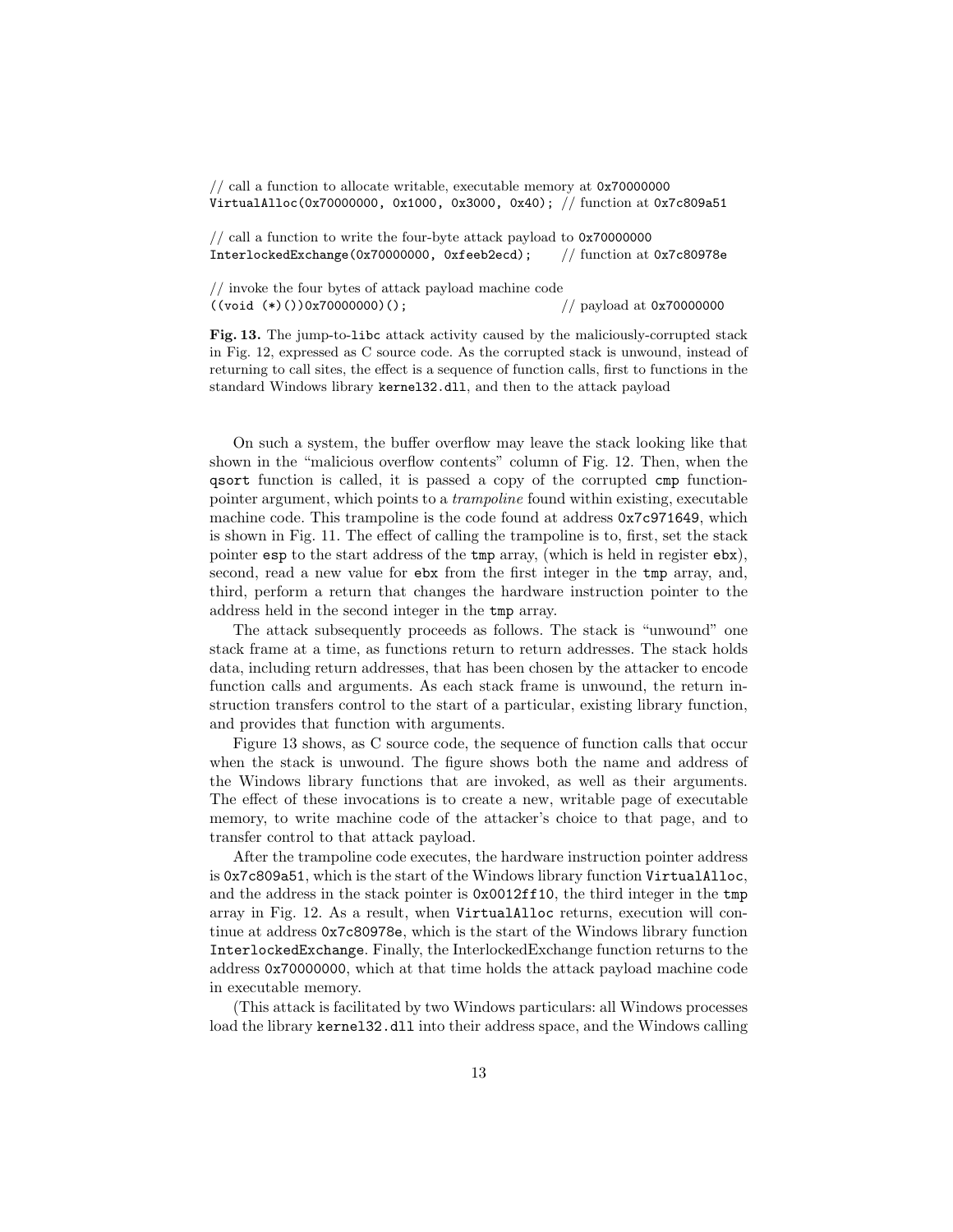convention makes library functions responsible for popping their own arguments off the stack. On other systems, the attacker would need to slightly modify the details of the attack.)

### Attack 3: Constraints and variants

A major constraint on jump-to-libc attacks is that the attackers must craft each such attacks with a knowledge of the addresses of the target-software machine code that is useful to the attack. An attacker may have difficulty in reliably determining these addresses, for instance because of variability in the versions of the target software and its libraries, or because of variability in the target software's execution environment. Artificially increasing this variability is a useful defense against many types of such attacks, as discussed later in this chapter.

Traditionally, jump-to-libc attacks have targeted the system function in the standard system libraries, which allows the execution of an arbitrary command with arguments, as if typed into a shell command interpreter. This strategy can also be taken in the above attack example, with a few simple changes. However, an attacker may prefer indirect code injection, because it requires launching no new processes or accessing any executable files, both of which may be detected or prevented by system defenses.

For software that may become the target of jump-to-libc attacks, one might consider eliminating any fragment of machine code that may be useful to the attacker, such as the trampoline code shown in Fig. 11. This can be difficult for many practical reasons. For instance, it is difficult to selectively eliminate fragments of library code while, at the same time, sharing the code memory of dynamic libraries between their instances in different processes; however, eliminating such sharing would multiply the resource requirements of dynamic libraries. Also, it is not easy to remove data constants embedded within executable code, which may form instructions useful to an attacker. (Examples of such data constants include the jump tables of  $C$  and  $C++$  switch statements.)

Those difficulties are compounded on hardware architectures that use variablelength sequences of opcode bytes for encoding machine-code instructions. For example, on some versions of Windows, the machine code for a system call is encoded using a two-byte opcode sequence, 0xcd, 0x2e, while the five-byte sequence 0x25, 0xcd, 0x2e, 0x00, and 0x00 corresponds to an arithmetic operation (the operation and eax, 0x2ecd, in x86 assembly code). Therefore, if an instruction for this particular and operation is present in the target software, then jumping to its second byte can be one way of performing a system call. Similarly, any x86 instruction, including those that read or write memory, may be executed through a jump into the middle of the opcode-byte sequence for some other x86 machine-code instruction.

Indeed, for x86 Linux software, it has been recently demonstrated that it is practical for elaborate jump-to-libc attacks to perform arbitrary functionality while executing only machine-code found embedded within other instructions [36]. Much as in the above example, these elaborate attacks proceed through the unwinding of the stack, but they may also "rewind" the stack in order to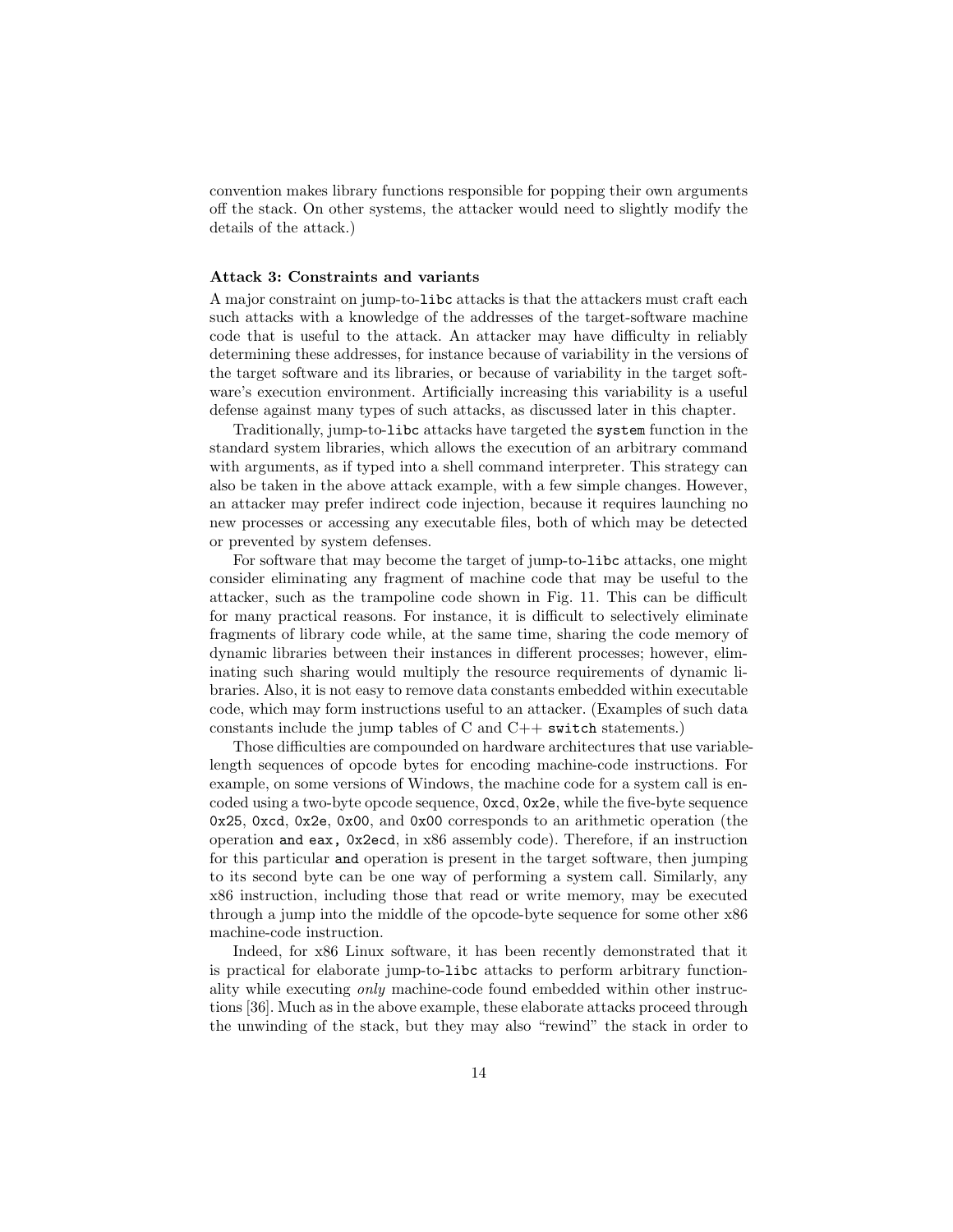```
void run_command_with_argument( pairs* data, int offset, int value )
{
    // must have offset be a valid index into data
    char cmd[MAX_LEN];
    data[offset].argument = value;
    {
        char valuestring[MAX_LEN];
        itoa( value, valuestring, 10 );
        strcpy( cmd, getenv("SAFECOMMAND") );
        strcat( cmd, " " );
        strcat( cmd, valuestring );
    }
    data[offset].result = system( cmd );
}
```
Fig. 14. A C function that launches an external command with an argument value, and stores in a data structure that value and the result of the command. If the offset and value can be chosen by an attacker, then this function is vulnerable to a data-only attack that allows the attacker to launch an arbitrary external command

encode loops of activity. However, unlike in the above example, these elaborate attacks may allow the attacker to achieve their goals without adding any new, executable memory or machine code the to target software under attack.

Attacks like these are of great practical concern. For example, the flaw in the median function of Fig. 9 is in many ways similar to the recently discovered "animated cursor vulnerability" in Windows [20]. Despite existing, deployed defenses, that vulnerability is subject to a jump-to-libc attack similar to that in the above example.

#### 2.4 Attack 4: Corruption of data values that determine behavior

Software programmers make many natural assumptions about the integrity of data. As one example, an initialized global variable may be assumed to hold the same, initial value throughout the software's execution, if it is never written by the software. Unfortunately, for C or C++ software, such assumptions may not hold in the presence of software bugs, and this may open the door to malicious attacks that corrupt the data that determine the software's behavior.

Unlike the previous attacks in this chapter, data corruption may allow the attacker to achieve their goals without diverting the target software from its expected path of machine-code execution—either directly or indirectly. Such attacks are referred to as data-only attacks or non-control-data attacks [10]. In some cases, a single instance of data corruption can be sufficient for an attacker to achieve their goals. Figure 14 shows an example of a C function that is vulnerable to such an attack.

As a concrete example of a data-only attack, consider how the function in Fig. 14 makes use of the environment string table by calling the getenv routine in the standard C library. This routine returns the string that is passed to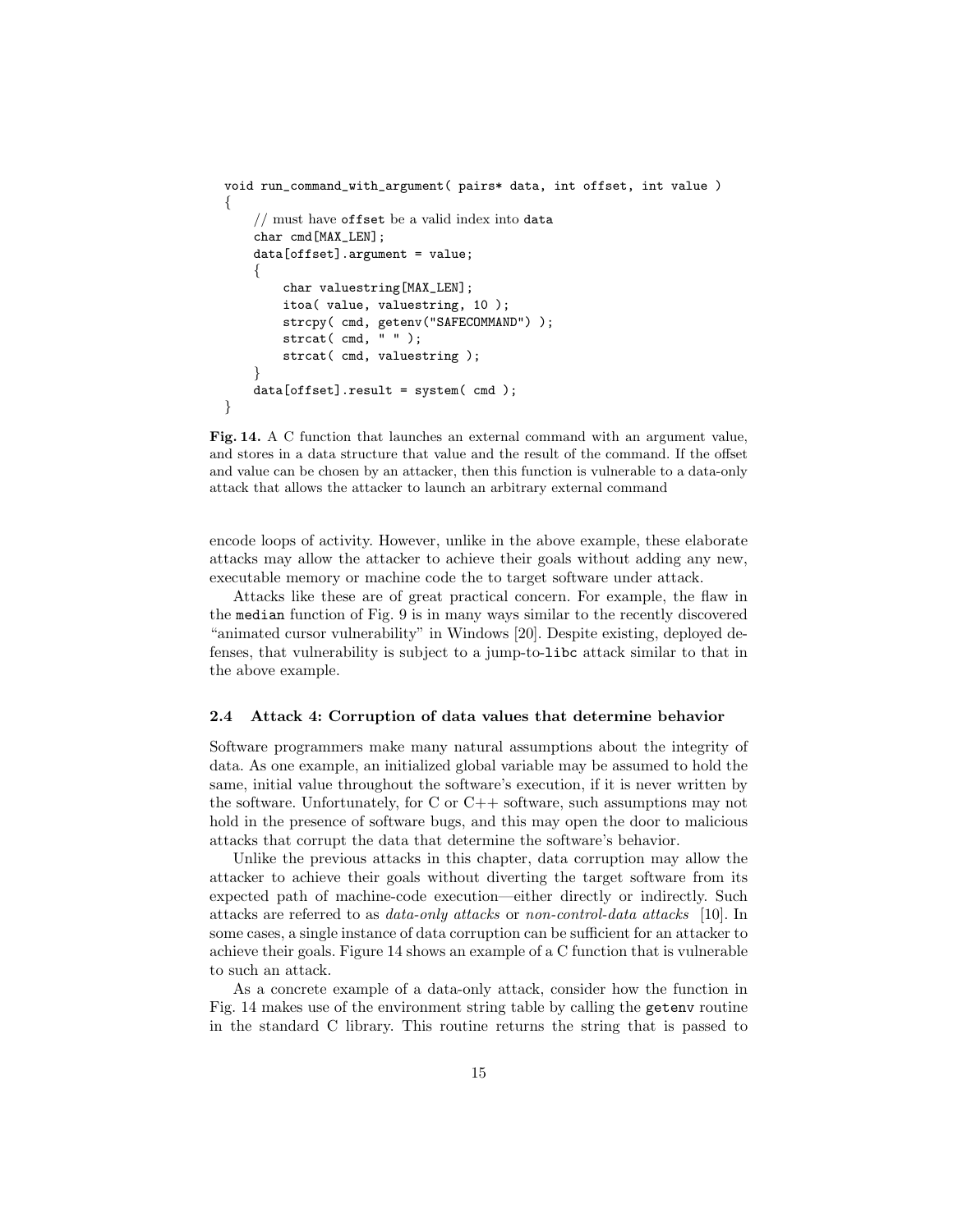| address    | attack command string data as integers                                | as characters                    |
|------------|-----------------------------------------------------------------------|----------------------------------|
| 0x00354b20 | 0x45464153 0x4d4d4f43 0x3d444e41 0x2e646d63                           | SAFECOMMAND=cmd.                 |
| 0x00354b30 | 0x20657865 0x2220632f 0x6d726f66 0x632e7461                           | $exc/c$ "format.c                |
| 0x00354b40 | 0x63206d6f 0x3e20223a 0x00000020                                      | $\alpha$ m $\alpha$ : $\alpha$ > |
| address    | first environment string pointer                                      |                                  |
| 0x00353610 | 0x00353730                                                            |                                  |
| address    | first environment string data as integers                             | as characters                    |
| 0x00353730 | 0x554c4c41 0x53524553 0x464f5250 0x3d454c49                           | ALLUSERSPROFILE=                 |
| 0x00353740 | 0x445c3a43 0x6d75636f 0x73746e65 0x646e6120                           | $C:\Delta$ Documents and         |
| 0x00353750 | 0x74655320 0x676e6974 0x6c415c73 0x7355206c                           | Settings\All Us                  |
| 0x00353760 | 0x00737265                                                            | ers                              |
| address    | machine code as assembly language<br>opcode bytes                     |                                  |
| 0x004011a1 | $0x89$ $0x14$ $0xc8$<br>mov [eax+ecx*8], edx ; write edx to eax+ecx*8 |                                  |

Fig. 15. Some of the memory contents for an execution of the function in Fig. 14, including the machine code for the data[offset].argument = value; assignment. If the data pointer is  $0x004033e0$ , the attacker can choose the inputs offset =  $0x1ffea046$ and  $value = 0x00354b20$ , and thereby make the assignment instruction change the first environment string pointer to the "format" command string at the top

another standard routine, system, and this string argument determines what external command is launched. An attacker that is able to control the function's two integer inputs is able to write an arbitrary data value to a nearly-arbitrary location in memory. In particular, this attacker is able to corrupt the table of the environment strings to launch an external command of their choice.

Figure 15 gives the details of such an attack on the function in Fig. 14, by selectively showing the address and contents of data and code memory. In this case, before the attack, the environment string table is an array of pointers starting at address 0x00353610. The first pointer in that table is shown in Fig. 15, as are its contents: a string that gives a path to the "all users profile". In a correct execution of the function, some other pointer in the environment string table would be to a string, such as SAFECOMMAND=safecmd.exe, that determines a safe, external command to be launched by the system library routine.

However, before reading the command string to launch, the machine-code assignment instruction shown in Fig. 15 is executed. By choosing the offset and value inputs to the function, the attacker can make ecx and edx hold arbitrary values. Therefore, the attacker can make the assignment write any value to nearly any address in memory, given knowledge of the data pointer. If the data pointer is 0x004033e0, then that address plus 8∗0x1ffea046 is 0x00353610, the address of the first environment string pointer. Thus, the attacker is able to write the address of their chosen attack command string, 0x00354b20, at that location. Then, when getenv is called, it will look no further than the first pointer in the environment string table, and return a command string that, when launched, may delete data on the "C:" drive of the target system.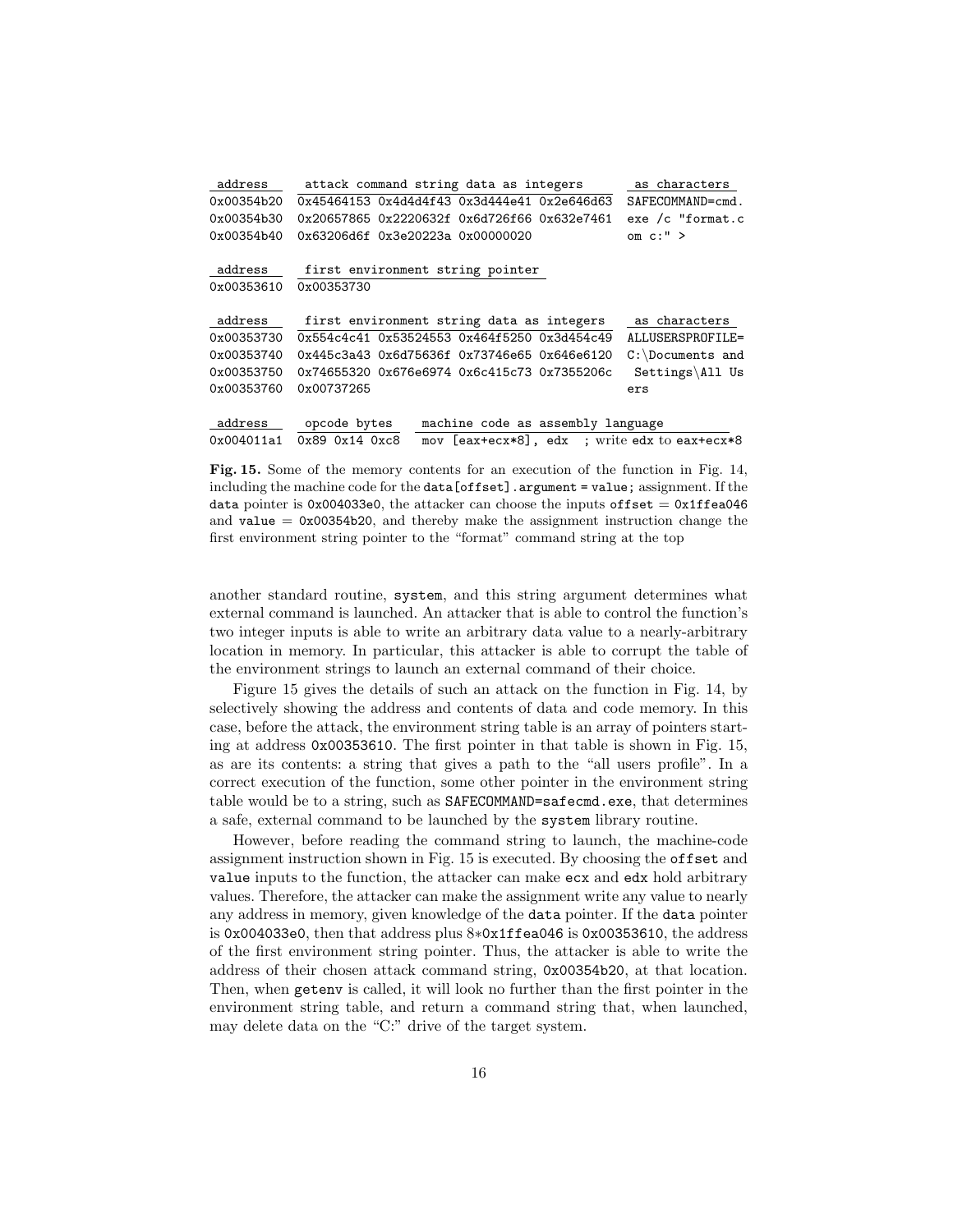Several things are noteworthy about this data-only attack and the function in Fig. 14. First, note that there are multiple vulnerabilities that may allow the attacker to choose the offset integer input, ranging from stack-based and heapbased buffer overflows, through integer overflow errors, to a simple programmer mistake that omitted any bounds check. Second, note that although 0x1ffea046 is a positive integer, it effectively becomes negative when multiplied by eight, and the assignment instruction writes to an address before the start of the data array. Finally, note that this attack succeeds even when the table of environment strings is initialized before the execution starts, and the table is never modified by the target software—and when the table should therefore logically be readonly given the semantics of the target software.

# Attack 4: Constraints and variants

There are two major constraints on data-only attacks. First, the vulnerabilities in the target software are likely to allow only certain data, or a certain amount of data to be corrupted, and potentially only in certain ways. For instance, as in the above example, a vulnerability might allow the attacker to change a single, arbitrary four-byte integer in memory to a value of their choice. (Such vulnerabilities exist in some heap implementations, as described on page 10; there, an arbitrary write is possible through the corruption of heap metadata, most likely caused by the overflow of a buffer stored in the heap. Many real-world attacks have exploited this vulnerability, including the GDI+ JPEG attack in Windows [10, 16].)

Second, even when an attacker can replace any amount of data with arbitrary values, and that data may be located anywhere, a data-only attack will be constrained by the behavior of the target software when given arbitrary input. For example, if the target software is an arithmetic calculator, a data-only attack might only be able to cause an incorrect result to be computed. However, if the target software embeds any form of an interpreter that performs potentially dangerous operations, then a data-only attack could control the input to that interpreter—allowing the attacker to perform the dangerous operations. The system standard library routine is an example of such an interpreter; many applications, such as Web browsers and document viewers, embed other interpreters for scripting languages.

To date, data-only attacks have not been prominent. Rather, data corruption has been most frequently utilized as one step in other types of attacks, such as direct code injection, or an jump-to-libc attack. This may change with the increased deployment of defenses, including the defenses described below.

# 3 Defenses That Preserve High-level Language Properties

This section presents, in detail, four effective, practical defenses against lowlevel software attacks on x86 machine-code software, and explains how each defense is based on preserving a property of target software written in the C or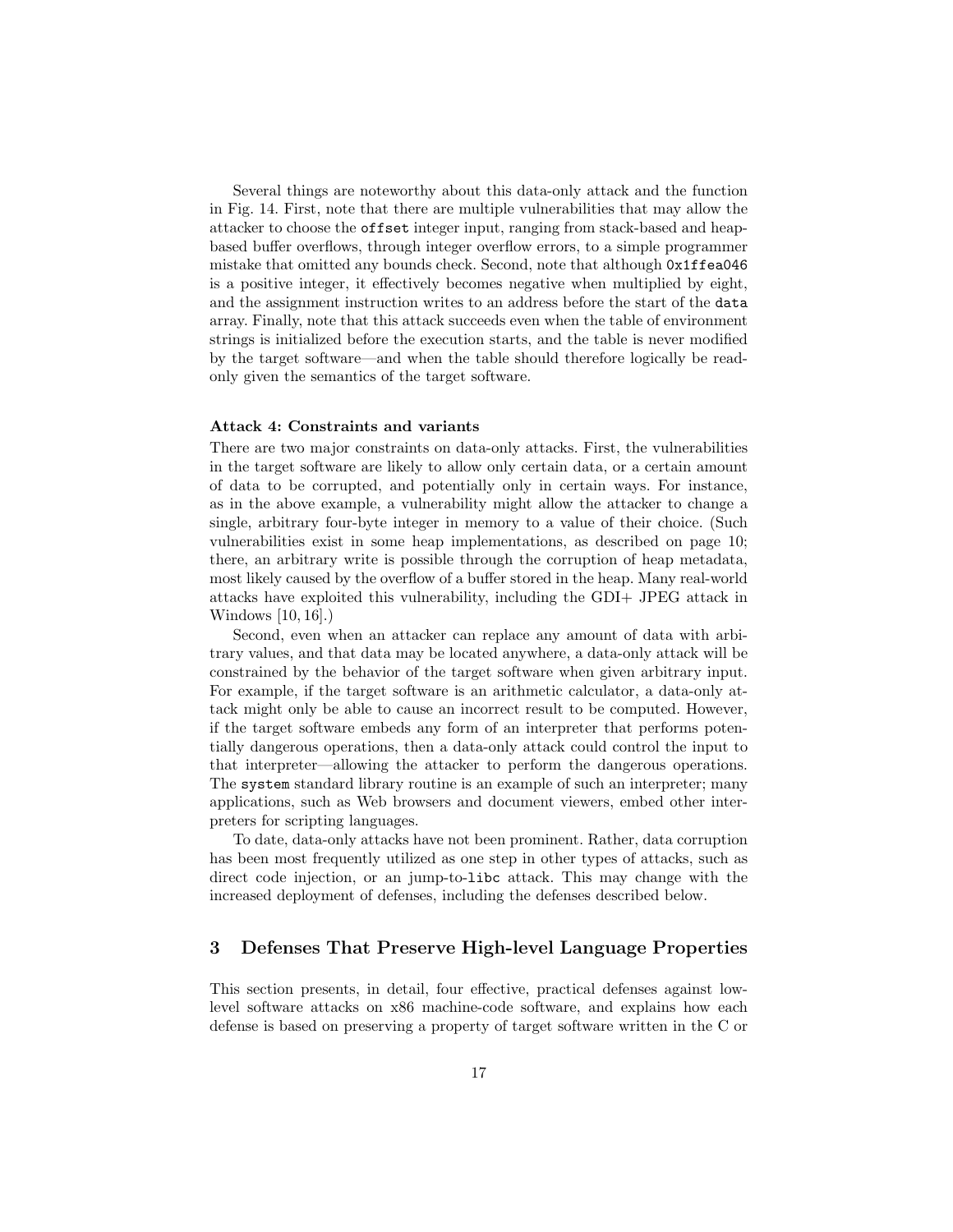C++ languages. These defenses are stack canaries, non-executable data, controlflow integrity, and address-space layout randomization. They have been selected based on their efficiency, and ease-of-adoption, as well as their effectiveness.

In particular, this section describes neither defenses based on instruction-set randomization [25], nor defenses based on dynamic information flow tracking, or tainting, or other forms of data-flow integrity enforcement [9, 32]. Such techniques can offer strong defenses against all the attacks in Sect. 2, although, like the defenses below, they also have limitations and counterattacks. However, these defenses have drawbacks that make their deployment difficult in practice.

For example, unless they are supported by specialized hardware, they incur significant overheads. On unmodified, commodity x86 hardware, defenses based on data-flow integrity may double the memory requirements, and may make execution up to 37 times slower [32]. Because these defenses also double the number of memory accesses, even the most heavily optimized mechanism is still likely to run software twice as slow [9]. Such overheads are likely to be unacceptable in many scenarios, e.g., for server workloads where a proportional increase in cost may be expected. Therefore, in practice, these defenses may never see widespread adoption—especially since equally good protection may be achievable using a combination of the below defenses.

This section does not attempt a comprehensive survey of the literature on these defenses. The survey by Younan, Joosen and Piessens provides an overview of the state of the art of countermeasures for the types of attacks discussed in this chapter[41, 42]

# 3.1 Defense 1: Checking Stack Canaries on Return Addresses

The C and C++ languages do not specify how function return addresses are represented in stack memory. Rather, these, and many other programming languages, hold abstract most elements of a function's invocation stack frame in order to allow for portability between hardware architectures and to give compilers flexibility in choosing an efficient low-level representation. This flexibility enables an effective defense against some attacks, such as the return-address clobbering of Attack 1.

In particular, on function calls, instead of storing return addresses directly onto the stack, C and C++ compilers are free to generate code that stores return addresses in an encrypted and signed form, using a local, secret key. Then, before each function return, the compiler could emit code to decrypt and validate the integrity of the return address about to be used. In this case, assuming that strong cryptography is used, an attacker that did not know the key would be unable to cause the target software to return to an address of their choice as a result of a stack corruption—even when the target software contains an exploitable buffer overflow vulnerability that allows such corruption.

In practice, it is desirable to implement an approximation of the above defense, and get most of the benefits without incurring the overwhelming cost of executing cryptography code on each function call and return.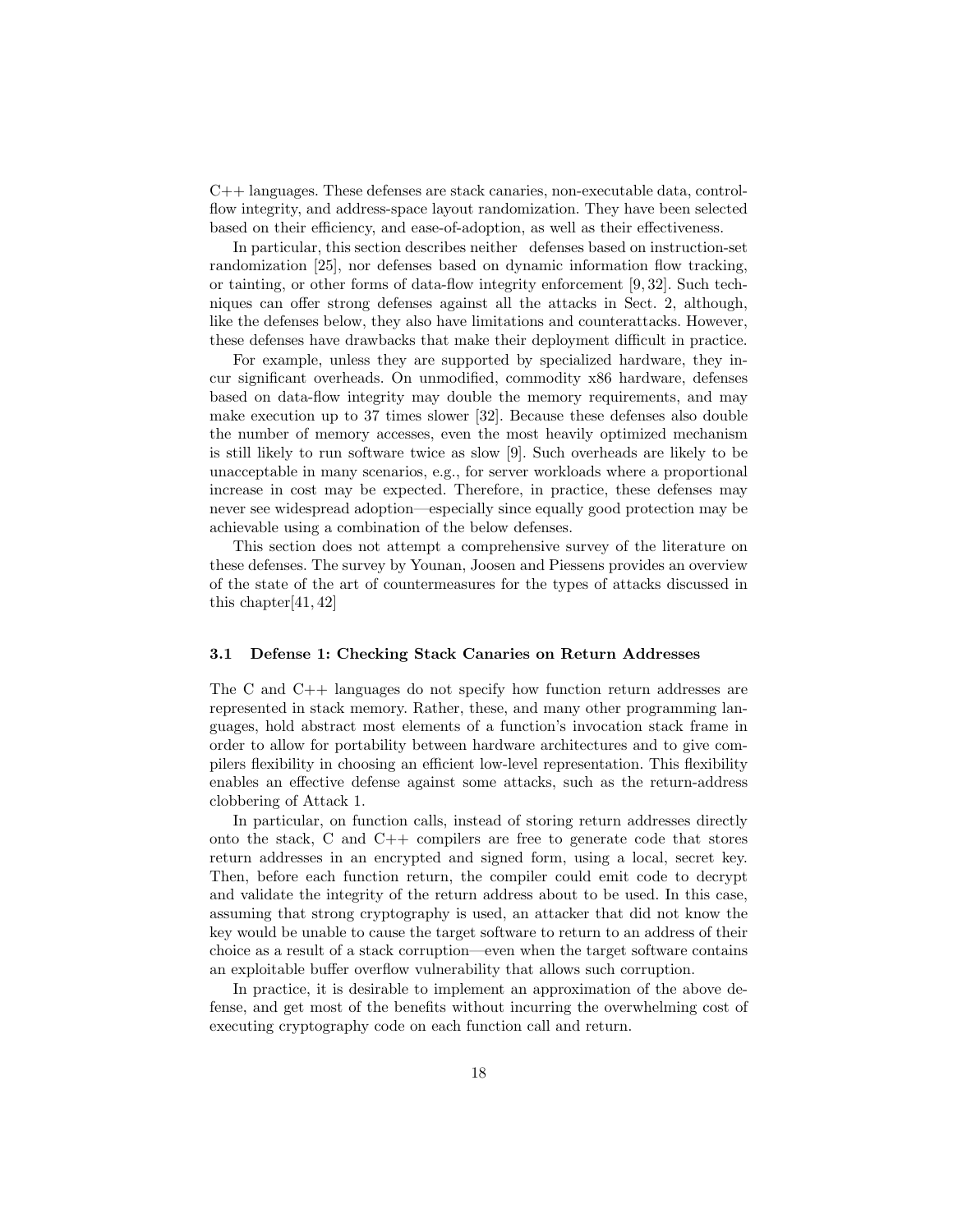| address content |  |                                                         |
|-----------------|--|---------------------------------------------------------|
|                 |  | $0x0012ff5c$ $0x00353037$ ; argument two pointer        |
|                 |  | 0x0012ff58 0x0035302f; argument one pointer             |
|                 |  | 0x0012ff54 0x00401263; return address                   |
|                 |  | 0x0012ff50 0x0012ff7c; saved base pointer               |
|                 |  | $0x0012ff4c$ $0x00000000$ ; all-zero canary             |
|                 |  | 0x0012ff48 0x00000072; tmp continues 'r' '\0' '\0' '\0' |
|                 |  | 0x0012ff44 0x61626f6f; tmp continues 'o' 'o' 'b' 'a'    |
|                 |  | 0x0012ff40 0x662f2f3a; tmp continues ':''/''/''f'       |
|                 |  | 0x0012ff3c 0x656c6966; tmp array: $if' i' i' j' e'$     |

Fig. 16. A stack snapshot like that shown in Fig. 4 where a "canary value" has been placed between the tmp array and the saved base pointer and return address. Before returning from functions with vulnerabilities like those in Attack 1, it is an effective defense to check that the canary is still zero: an overflow of a zero-terminated string across the canary's stack location will not leave the canary as zero

One such approximation requires no secret, but places a public canary value right above function-local stack buffers. This value is designed to warn of dangerous stack corruption, much as a coal-mine canary would warn about dangerous air conditions. Figure 16 shows an example of a stack with an all-zero canary value. Validating the integrity of this canary is an effective means of ensuring that the saved base pointer and function return address have not been corrupted given the assumption that attacks are only possible through stack corruption based on the overflow of a string buffer. For improved defenses, this public canary may contain other bytes, such as newline characters, that frequently terminate the copying responsible for string-based buffer overflows. For example, some implementations have used the value 0x000aff0d as the canary [13].

Stack-canary defenses may be improved by including in the canary value some bits that should be unknown to the attacker. For instance, this may help defend against return-address clobbering with an integer overflow, such as is enabled by the memcpy vulnerability in Fig. 9. Therefore, some implementations of stack canary defenses, such as Microsoft's /GS compiler option [7], are based on a random value, or cookie.

Figure 17 shows the machine code for a function compiled with Microsoft's /GS option. The function preamble and postamble each have three new instructions that set and check the canary, respectively. With /GS, the canary placed on the stack is a combination of the function's base pointer and the function's module cookie. Module cookies are generated dynamically for each process, using good sources of randomness (although some of those sources are observable to an attacker running code on the same system). Separate, fresh module cookies are used for the executable and each dynamic library within a process address space (each has its own copy of the \_\_security\_cookie variable in Fig. 17). As a result, in a stack with multiple canary values, each will be unique, with more dissimilarity where the stack crosses module boundaries.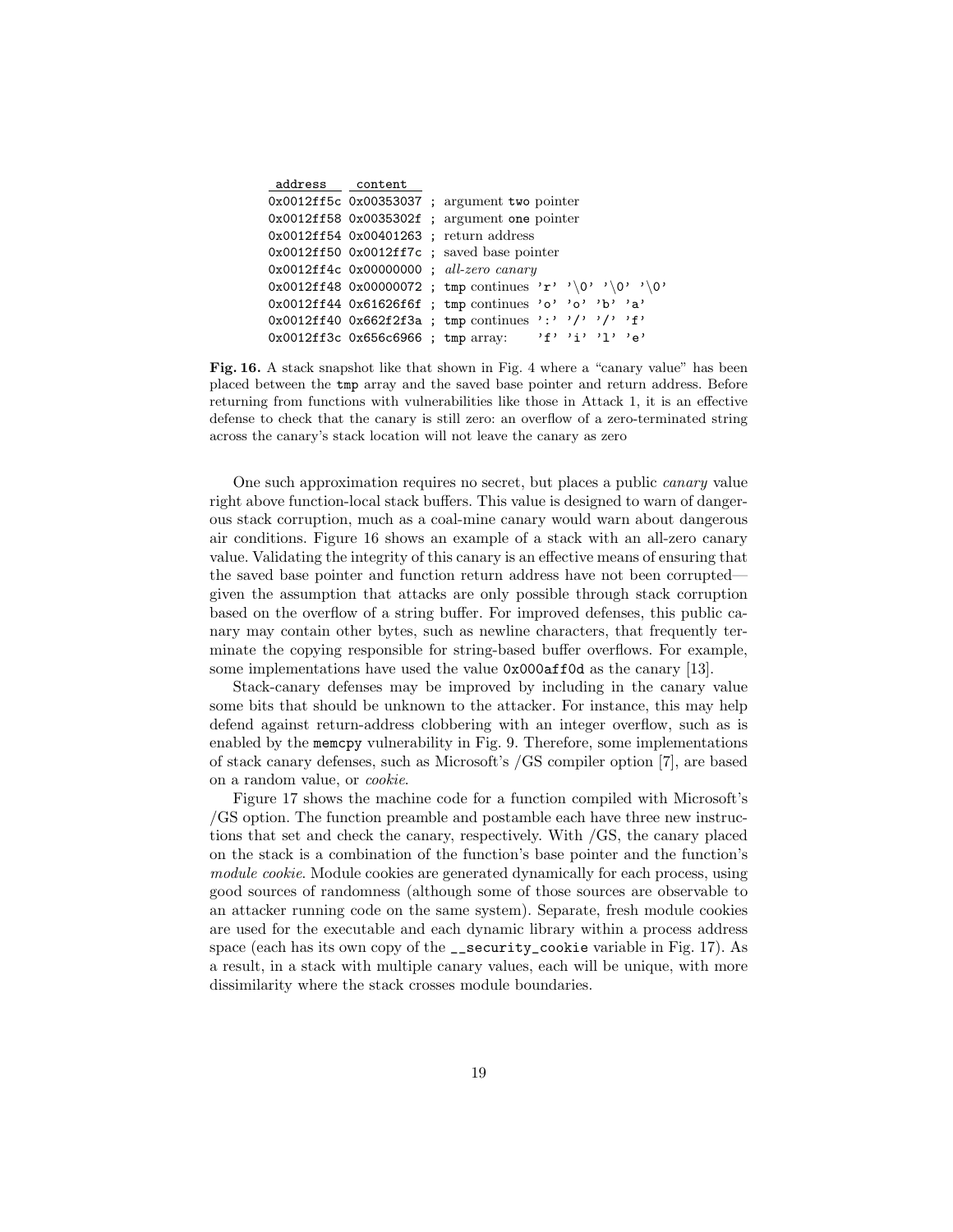```
function_with_gs_check:
    ; function preamble machine code
    push ebp ; save old base pointer on the stack
    mov ebp, esp ; establish the new base pointer
    sub esp, 0x14 ; grow the stack for buffer and cookie
    mov eax, [__security_cookie] ; read cookie value into eax
    xor eax, ebp ; xor base pointer into cookie
    mov [ebp-4], eax ; write cookie above the buffer
     ...
    ; function body machine code
     ...
    ; function postamble machine code
    mov ecx, [ebp-4] ; read cookie from stack, into ecx
    xor ecx, ebp ; xor base pointer out of cookie
    call __security_check_cookie ; check ecx is cookie value
    mov esp, ebp ; shrink the stack back
    pop ebp ; restore old, saved base pointer
    ret : return : return : return : return : return : return : return : return : return : return : return : return : return : return : return : return : return : return : return : return : return : return : return : return : 
__security_check_cookie:
     cmp ecx, [__security_cookie] ; compare ecx and cookie value
     jnz ERR ; if not equal, goto an error handler
    ret ; else return
ERR: jmp __report_gsfailure ; report failure and halt execution
```
Fig. 17. The machine code for a function with a local array in a fixed-size, 16-byte stack buffer, when compiled using the Windows /GS implementation of stack cookies in the most recent version of the Microsoft C compiler [7, 22]. The canary is a random cookie value, combined with the base pointer. In case the local stack buffer is overflowed, this canary is placed on the stack above the stack buffer, just below the return address and saved base pointer, and checked before either of those values are used

# Defense 1: Overhead, Limitations, Variants, and Counterattacks

There is little enforcement overhead from stack canary defenses, since they are only required in functions with local stack buffers that may be overflowed. (An overflow in a function does not affect the invocation stack frames of functions it calls, which are lower on the stack; that function's canary will be checked before any use of stack frames that are higher on the stack, and which may have been corrupted by the overflow.) For most  $C$  and  $C++$  software this overhead amounts to a few percent [13, 15]. Even so, most implementations aim to reduce this overhead even further, by only initializing and checking stack canaries in functions that contain a local string char array, or meet other heuristic requirements. As a result, this defense is not always applied where it might be useful—as evidenced by the recent ANI vulnerability in Windows [20].

Stack canaries can be an efficient and effective defense against Attack 1, where the attacker corrupts function-invocation control data on the stack. However, stack canaries only check for corruption at function exit. Thus, they offer no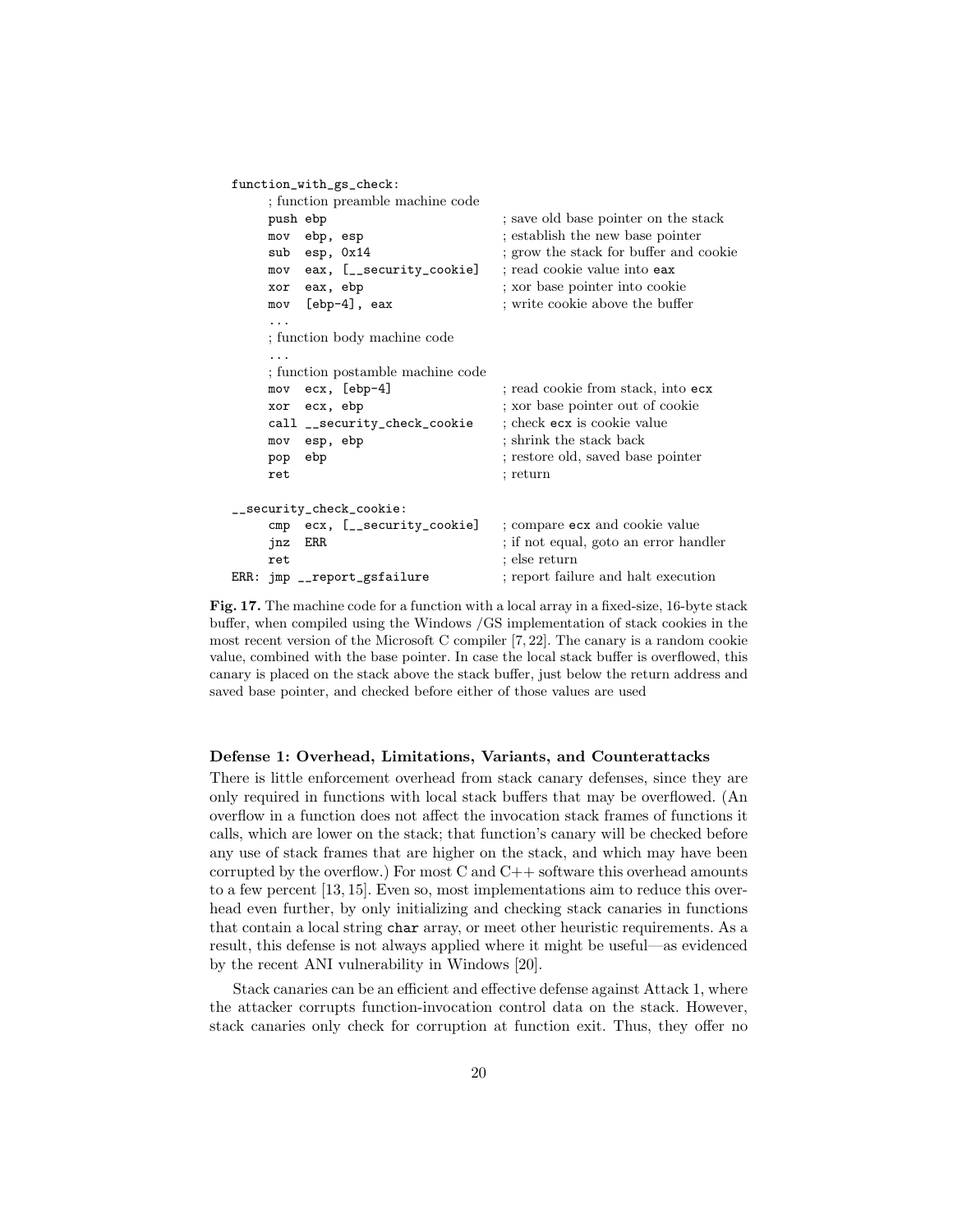defense against Attacks 2, 3, and 4, which are based on corruption of the heap, function-pointer arguments, or global data pointers.

Stack canaries are a widely deployed defense mechanism. In addition to Microsoft's /GS, StackGuard [13] and ProPolice [15] are two other notable implementations. Given its simple nature, it is somewhat surprising that there is significant variation between the implementations of this defense, and these implementations have varied over time [7, 19]. This reflects the ongoing arms race between attackers and defenders. Stack canary defenses are subject to a a number of counterattacks. Most notably, even when the only exploitable vulnerability is a stack-based buffer overflow, the attackers may be able to craft an attack that is not based on return-address clobbering. For example, the attack may corrupt a local variable, an argument, or some other value that is used before the function exits.

Also, the attacker may attempt to guess, or learn the cookie values, which can lead to a successful attack given enough luck or determination. The success of this counterattack will depend on the exploited vulnerability, the attacker's access to the target system, and the particulars of the target software. (For example, if stack canaries are based on random cookies, then the attacker may be able to exploit certain format-string vulnerabilities to learn which canary values to embed in the data of the buffer overflow.)

Due to the counterattack where attackers overwrite a local variable other than the return address, most implementations have been extended to reorder organization of the stack-frame.

Most details about the function-invocation stack frame are left unspecified in the C and  $C_{++}$  languages, to give flexibility in the compilation of those language aspects down to a low-level representation. In particular, the compiler is free to lay out function-local variables in any order on the stack, and to generate code that operates not on function arguments, but on copies of those arguments.

This is the basis of the variant of this countermeasure. In this defense, the compiler places arrays and other function-local buffers above all other functionlocal variables on the stack. Also, the compiler makes copies of function arguments into new, function-local variables that also sit below any buffers in the function. As a result, these variables and arguments are not subject to corruption through an overflow of those buffers.

The stack cookie will also provide detection of attacks that try to overwrite data of previous stack frames. Besides the guessing attack described earlier, two counterattacks still exist to this extended defense. In a first attack, an attacker can still overwrite the contents of other buffers that may be stored above the buffer that overflows. A second attack occurs when an attacker overwrite information of any other stack frames or other information that is stored above the current stack frame. If this information is used before the current function returns (i.e., before the cookie is checked), then an attack may be possible. An example of such an attack was possible against [7]: an attacker would overwrite the exception-handler pointers, which is stored on the stack above the function stack frames. The attacker would then cause an exception (e.g., a stack overflow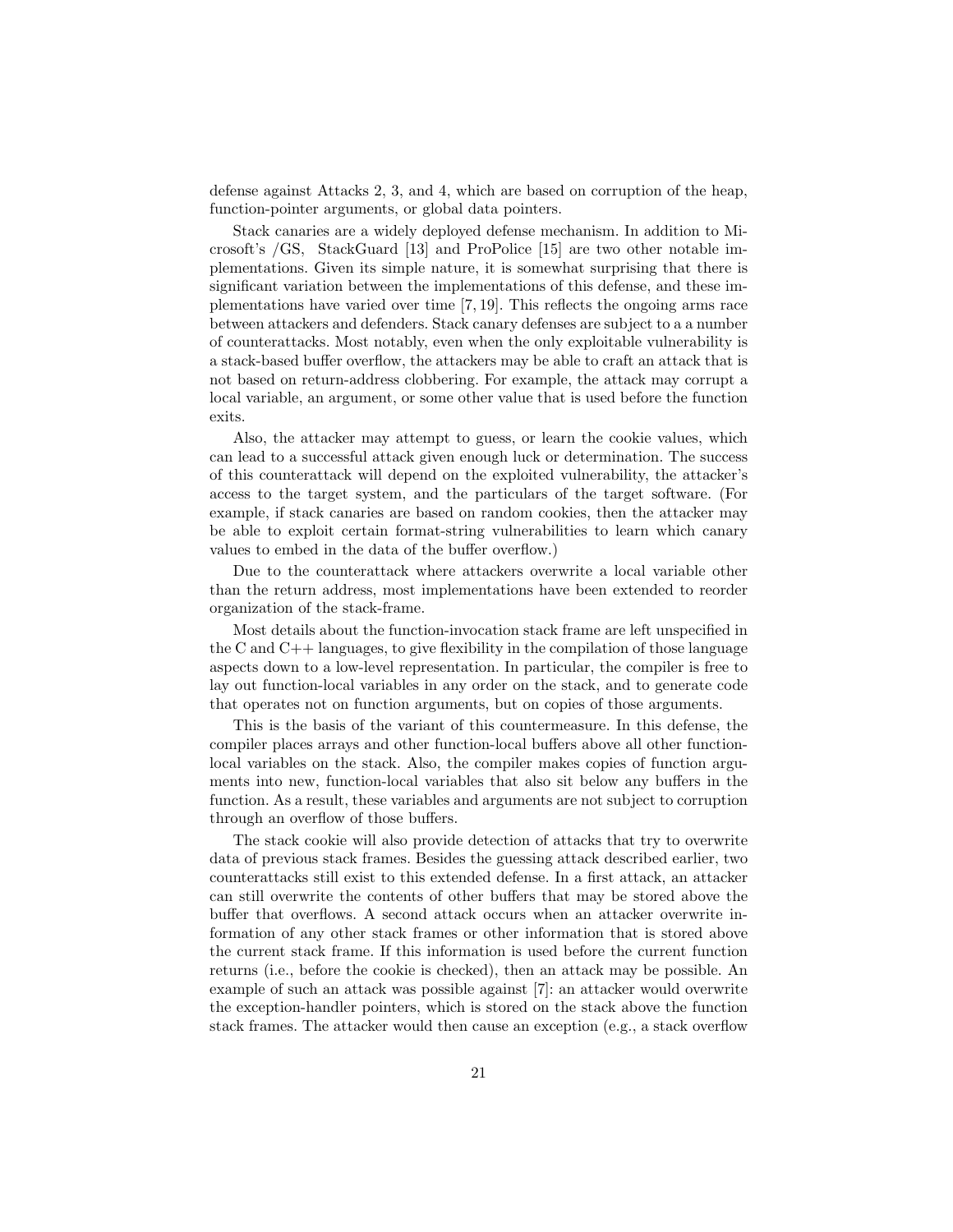exception or a cookie mismatch exception), which would result in the attacker's code being executed [29]. This specific attack was countered by applying Defense 3 to the exception handler.

#### 3.2 Defense 2: Making data not be executable as machine code

Many high-level languages allow code and data to reside in two, distinct types of memory. The C and C++ languages follow this tradition, and do not specify what happens when code pointers are read and written as data, or what happens when a data pointer is invoked as if it were a function pointer. This underspecification brings important benefits to the portability of  $C$  and  $C++$  software, since it must sometimes run on systems where code and data memory are truly different. It also enables a particularly simple and efficient defense against directcode-injection exploits, such as those in Attacks 1 and 2. If data memory is not executable, then Attacks 1 and 2 fail as soon as the hardware instruction pointer reaches the first byte of the attack payload (e.g., the bytes 0xfeeb2ecd described in Fig. 6, and used throughout this chapter). Even when the attacker manages to control the flow of execution, they cannot simply make control proceed directly to their attack payload. This is a simple, useful barrier to attack, which can be directly applied to most software, since, in practice, most software never treats data as code.

(Some legacy software will execute data as a matter of course; other software uses self-modifying code and writes to code memory as a part of regular, valid execution. For example, this behavior can be seen in some efficient, just-in-time interpreters. However, such software can be treated as a special case, since it is uncommon and increasingly rare.)

### Defense 2: Overhead, Limitations, Variants, and Counterattacks

In its implementation on modern x86 systems, non-executable data has some performance impact because it relies on double-size, extended page tables. The NX page-table-entry bit, which flags memory as non-executable, is only found in PAE page tables, which are double the size of normal tables, and are otherwise not commonly used. The precise details of page-table entries can significantly impact the overall system performance, since page tables are a frequently-consulted part of the memory hierarchy—with thousands of lookups a second and, in some cases, a lookup every few instructions. However, for most workloads, the overhead should be in the small percents, and will often be close to zero.

Non-executable data defends against direct code injection attacks, but offers no barrier to exploits such as those in Attacks 3 and 4. For any given direct codeinjection attack, it is likely that an attacker can craft an indirect jump-to-libc variant, or a data-only exploit [10]. Thus—although this defense can be highly useful when used in combination with other defenses—by itself, it is not much of a stumbling block for attackers.

On Microsoft Windows, and most other platforms, software will typically execute in a mode where writing to code memory generates a hardware exception.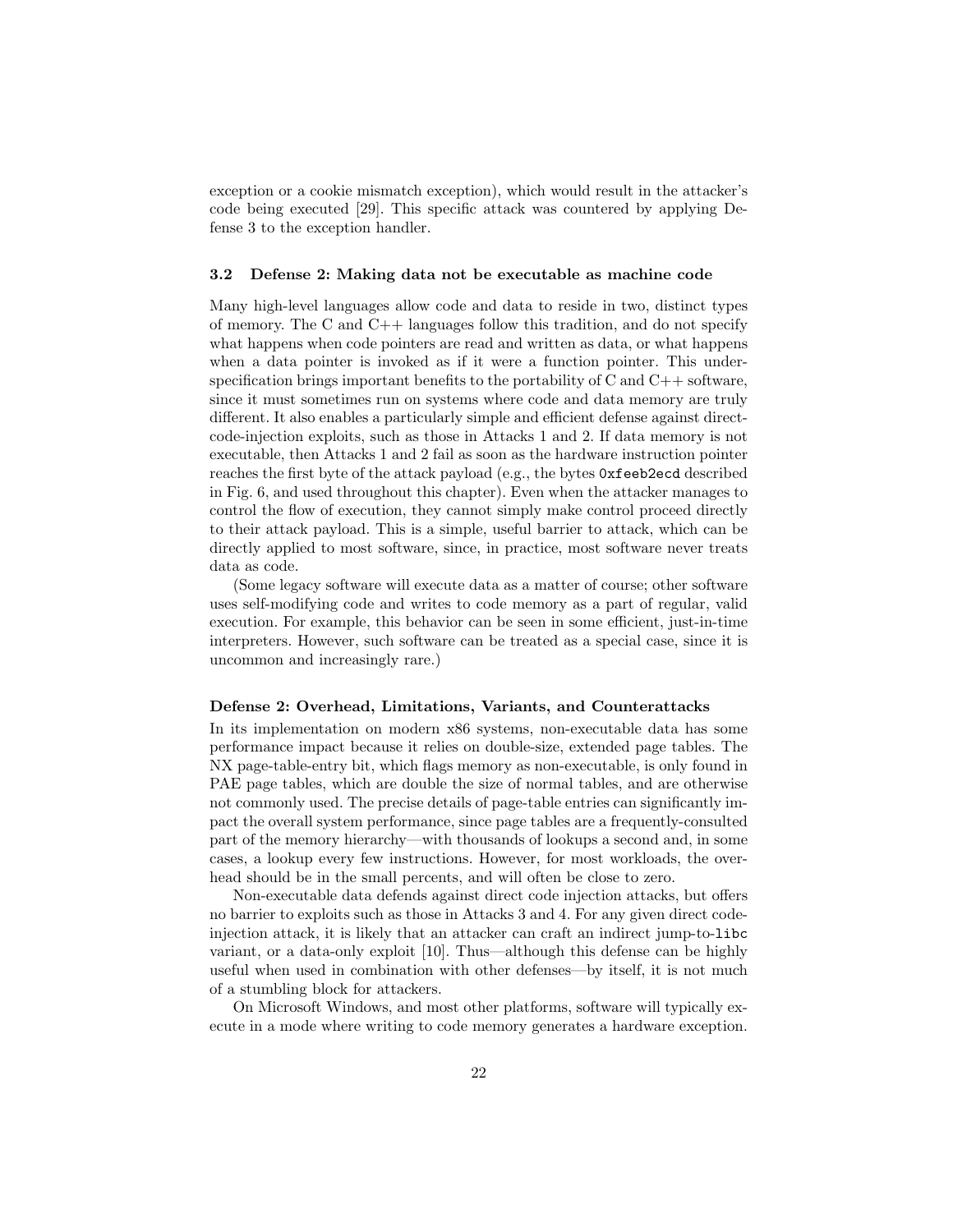In the past, some systems have also generated such an exception when the hardware instruction pointer is directed to data memory, i.e., upon an attempt to execute data as code. However, until recently, commodity x86 hardware has only supported such exceptions through the use of segmented memory—which runs counter to the flat memory model that is fundamental to most modern operating systems. (Despite being awkward, x86 segments have been used to implement non-executable memory, e.g., stacks, but these implementations are limited, for instance in their support for multi-threading and dynamic libraries.)

Since 2003, and Windows XP SP2, commodity operating systems have come to support the x86 extended page tables where any given memory page may be marked as non-executable, and x86 vendors have shipped processors with the required hardware support. Thus, it is now the norm for data memory to be non-executable.

Indirect code injection, jump-to-libc attacks, and data-only attacks are all effective counterattacks to this defense Even so, non-executable data can play a key role in an overall defense strategy; for instance, when combined with Defense 4 below, this defense can prevent an attacker from knowing the location of any executable memory bytes that could be useful to an attack.

### 3.3 Defense 3: Enforcing control-flow integrity on code execution

As in all high-level languages, it is not possible for software written in the C and C++ languages to perform arbitrary control-flow transfers between any two points in its code. Compared to the exclusion of data from being executed as code, the policies on control-flow between code are much more fine-grained

For example, the behavior of function calls is only defined when the callee code is the start of a function—even when the caller invokes that code through a function pointer. Also, it is not valid to place a label into an expression, and goto to that label, or otherwise transfer control into the middle of an expression being evaluated. Transferring control into the middle of a machine code instruction is certainly not a valid, defined operation, in any high-level language—even though the hardware may allow this, and this may be useful to an attacker (see Attack 3, page 14).

Furthermore, within the control flow that a language permits in general, only a small fraction will, in fact, be possible in the semantics of a particular piece of software written in that language. For most software, control flow is either completely static (e.g., as in a C goto statement), or allows only a small number of possibilities during execution.

Similarly, for all  $C$  or  $C++$  software, any indirect control transfers, such as through function pointers or at return statements, will have only a small number of valid targets. Dynamic checks can ensure that the execution of lowlevel software does not stray from a restricted set of possibilities allowed by the high-level software. The runtime enforcement of such a Control-Flow Integrity, or CFI, security policy is a highly effective defense against low-level software attacks  $[1, 2]$ .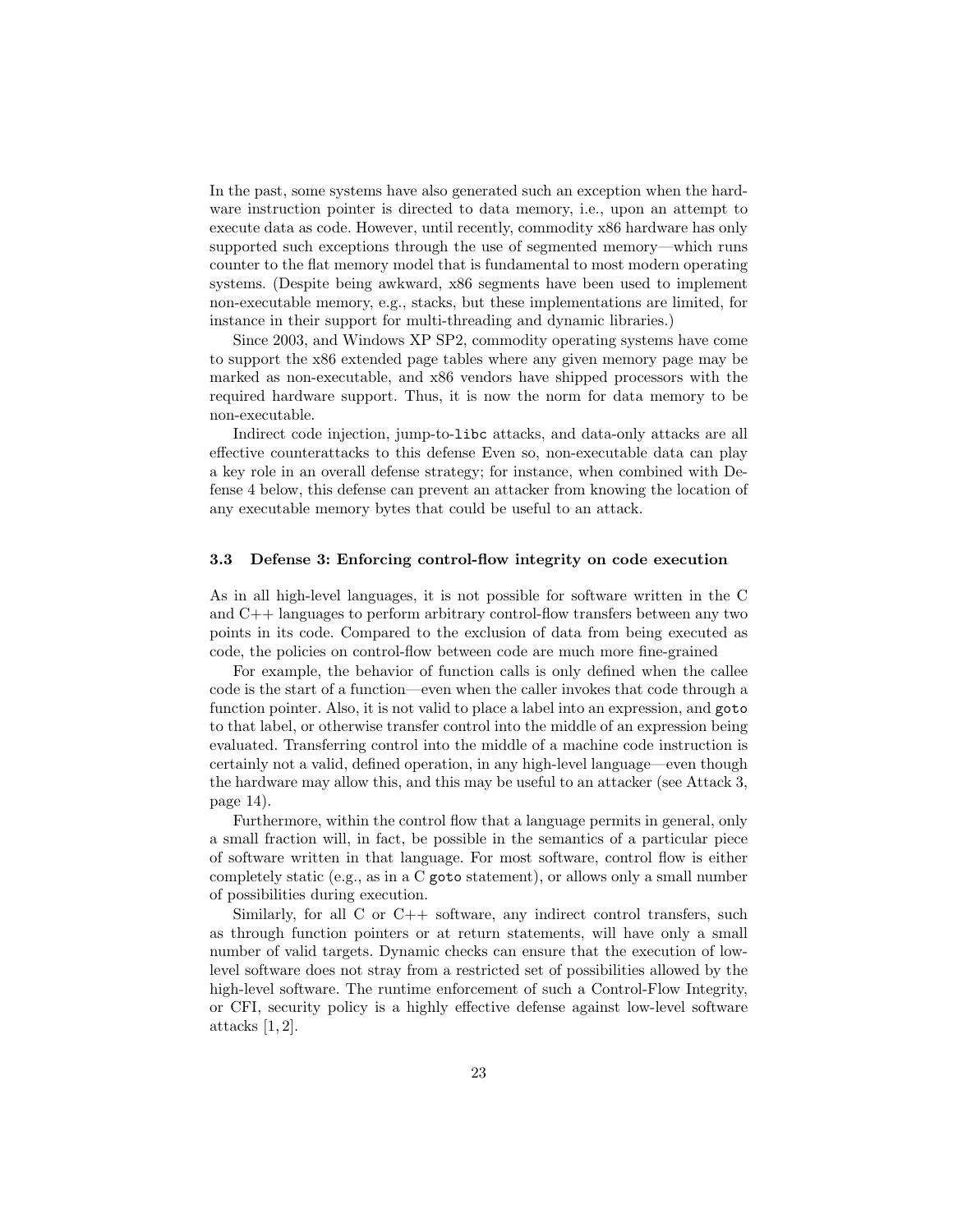```
int is_file_foobar_using_heap( vulnerable* s, char* one, char* two )
{
     // \dots elided code ...
     if( (s-\text{comp} == \text{stromp}) || (s-\text{comp} == \text{strimp}) ) {
         return s->cmp( s->buff, "file://foobar" );
     } else {
         return report_memory_corruption_error();
     }
}
```
Fig. 18. An excerpt of the C code in Fig. 7 with explicit CFI checks that only allow the proper comparison methods to be invoked at runtime—assuming only strcmp and stricmp are possible. These CFI checks prevent the exploit on this function in Attack 2



Fig. 19. Three C functions and an outline of their possible control flow, as well as how an CFI enforcement mechanism based on CFI labels might apply to the functions. In the outline, the CFI labels 55, 17, and 23 are found at the valid destinations of computed control-flow instructions; each such instruction is also annotated with a CFI label that corresponds to its valid destinations

There are several strategies possible in the implementation of CFI enforcement. For instance, CFI may be enforced by dynamic checks that compare the target address of each computed control-flow transfer to a set of allowed destination addresses. Such a comparison may be performed by the machine-code equivalent of a switch statement over a set of constant addresses. Programmers can even make CFI checks explicitly in their software, as shown in Fig. 18. However, unlike in Fig. 18, it is not possible to write software that explicitly performs CFI checks on return addresses, or other inaccessible pointers; for these, CFI checks must be added by the compiler, or some other mechanism. Also, since the set of allowed destination addresses may be large, any such sequence of explicit comparisons is likely to lead to unacceptable overhead.

One efficient CFI enforcement mechanism, described in [1], modifies according to a given control-flow graph, both the source and destination instructions of computed control-flow transfers. Two destinations are equivalent, when the CFG contains edges to each from the same set of sources. At each destination, a CFI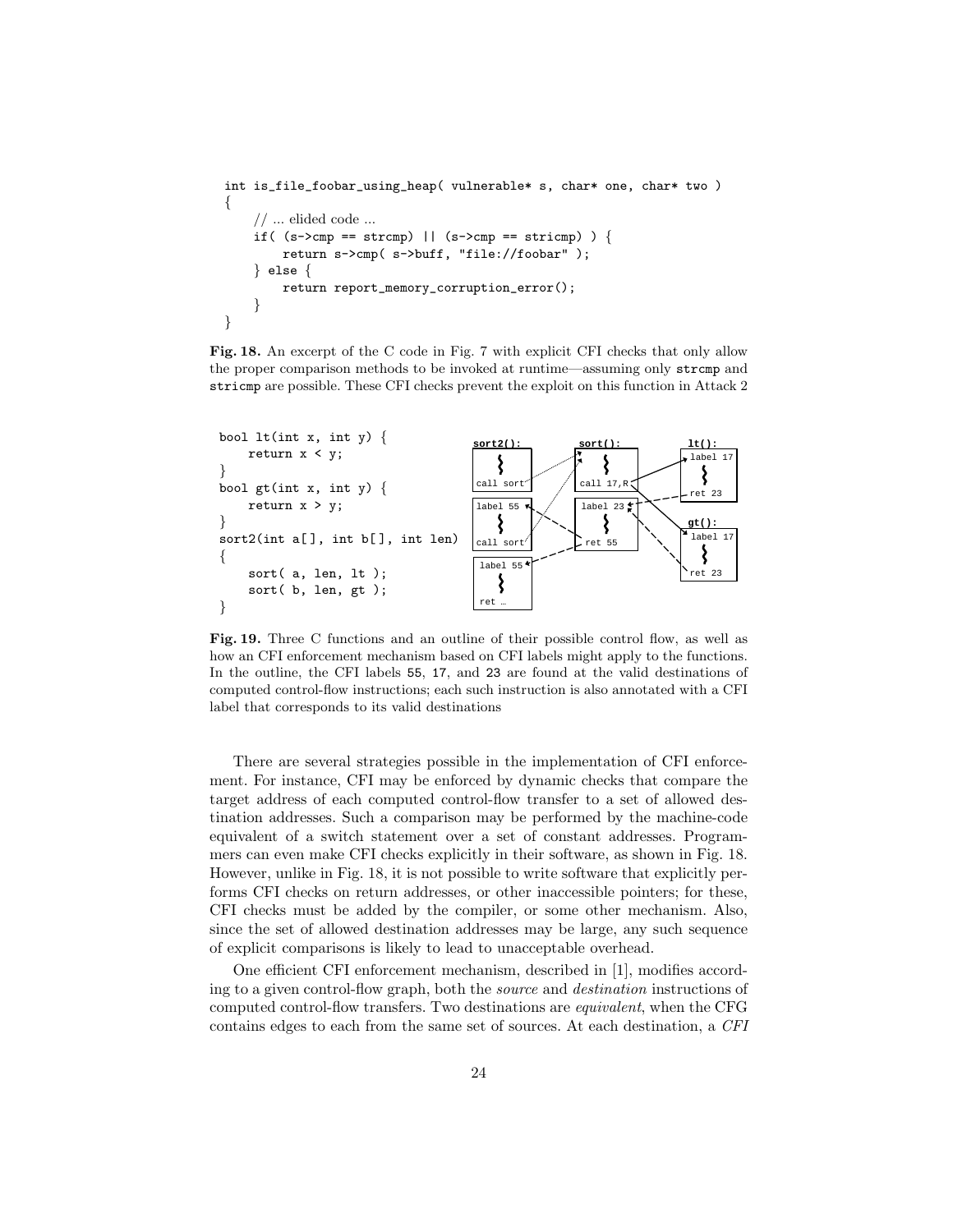| machine-code opcode bytes                       | machine code in assembly     |
|-------------------------------------------------|------------------------------|
| .                                               | $\cdots$                     |
| 0x57                                            | push<br>edi                  |
| 0x53                                            | ebx<br>push                  |
| $0x8h$ $0x44$ $0x24$ $0x24$                     | eax, [esp+comp_fp]<br>mov    |
| 0x81 0x78 0xfc 0x78 0x56 0x34 0x12              | [eax-0x4], 0x12345678<br>cmp |
| 0x750x13                                        | cfi_error_label<br>jne       |
| $0xff$ $0xd0$                                   | call<br>eax                  |
| $0x0f$ $0x18$ $0x80$ $0xdd$ $0xc$ $0xbb$ $0xaa$ | prefetchnta [Oxaabbccdd]     |
| $0x83$ $0xc4$ $0x08$                            | add<br>esp, Ox8              |
| 0x850xc0                                        | test<br>eax, eax             |
| $0x7e$ $0x02$                                   | label_lessthan<br>ile        |
|                                                 | .                            |

Fig. 20. A version of Fig. 10, showing how CFI checks as in [1] can be added to the qsort library function where it calls the comparison function pointer. Before calling the pointer, it is placed in a register eax, and a comparison establishes that the four bytes 0x12345678 are found immediately before the destination code, otherwise execution goes to a security error. After the call instruction, an executable, side-effect-free instruction embeds the constant 0xaabbccdd; by comparing against this constant, the comparison function can establish that it is returning to a valid call site

label is inserted, that identifies equivalent destinations, i.e., destinations with the same set of possible sources. The CFI labels embed a value, or bit pattern, that distinguishes each; these values need not be secret. Before each source instruction, a dynamic CFI check is inserted that ensures that the runtime destination has the proper CFI label.

Fig. 19 shows a C program fragment demonstrating this CFI enforcement mechanism. In this figure, a function sort2 calls a qsort-like function sort twice, first with lt and then with gt as the pointer to the comparison function. The right side of Fig. 19 shows an outline of the machine-code blocks for these four functions and all control-flow-graph edges between them. In the figure, edges for direct calls are drawn as light, dotted arrows; edges from source instructions are drawn as solid arrows, and return edges as dashed arrows. In this example, sort can return to two different places in sort2. Therefore, there are two CFI labels in the body of sort2, and an CFI check when returning from sort, using 55 as the CFI label. (Note that CFI enforcement does not guarantee to which of the two callsites sort must return; for this, other defenses, such as Defense 1, must be employed.)

Also, in Fig. 19, because sort can call either lt or gt, both comparison functions start with the CFI label 17, and the call instruction, which uses a function pointer in register R, performs a CFI check for 17. Finally, the CFI label 23 identifies the block that follows the comparison callsite in sort, so both comparison functions return with a CFI check for 23.

Figure 20 shows a concrete example of how CFI enforcement based on CFI labels can look, in the case of x86 machine-code software. Here, the CFI label 0x12345678 identifies all comparison routines that may be invoked by qsort,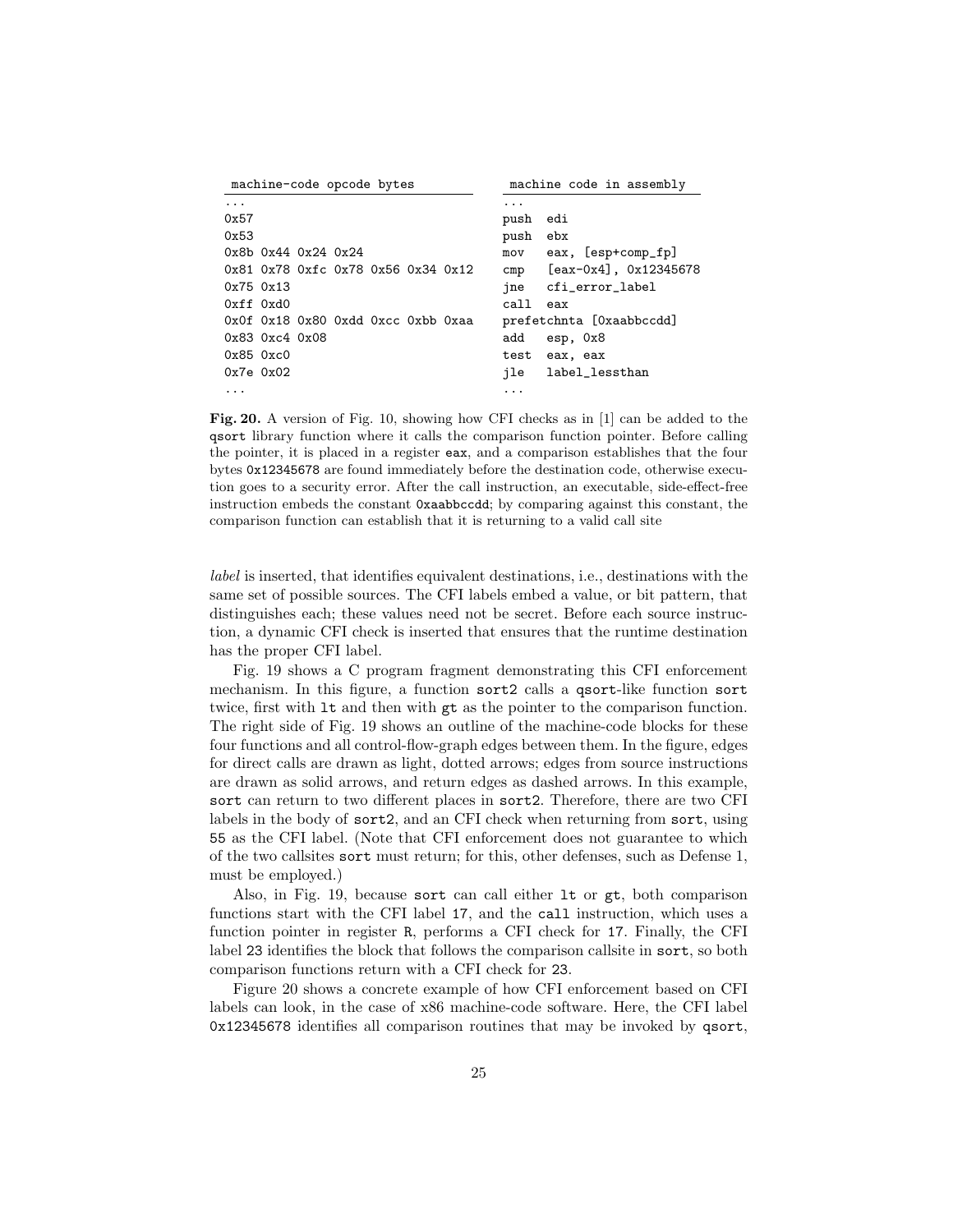and the CFI label 0xaabbccdd identifies all of their valid call sites. This style of CFI enforcement has good performance, and also gives strong guarantees. By choosing the bytes of CFI labels carefully, so they don't overlap with code, even an attacker that controls all of data memory cannot divert execution from the permitted control-flow graph—assuming that data is also non-executable.

The CFI security policy dictates that software execution must follow a path of a control-flow graph, determined ahead of time, that represents all possible valid executions of the software. This graph can be defined by analysis—source-code analysis, binary analysis, or execution profiling. This graph does not need to be perfectly accurate, but needs only be a conservative approximation of the controlflow graph possible in the software, as written in its high-level programming language. To be conservative, the graph must err on the side of allowing all valid executions of the software, even this may entail allowing some invalid executions as well. For instance, the graph might conservatively permit the start of a fewtoo-many functions as the valid destinations of a source instruction where a function pointer is invoked.

# Defense 3: Overhead, Limitations, Variants, and Counterattacks

CFI enforcement incurs only modest overhead. With the CFI enforcement mechanism in [1], which instruments x86 machine code much as is shown in Fig. 20, the reported code-size increase is around 8%, and execution slowdown ranges from 0% to 45% on a set of processor benchmarks, with a mean of 16% Even so, this overhead is significant enough that CFI enforcement has, to date, seen only limited adoption. However, a form of CFI is enforced by the Windows SafeSEH mechanism, which limits dispatching of exceptions to a set of statically-declared exception handlers; this mechanism does not incur measurable overheads.

CFI enforcement offers no protection against Attack 4 or other data-only attacks. However, CFI can be an highly effective defense against all attacks based on controlling machine-code execution, including Attacks 1, 2, and 3.

In particular, CFI enforcement is likely to prevent all variants of Attack 3, i.e., jump-to-libc attacks that employ trampolines or opportunistic executable byte sequences such as those found embedded within machine-code instructions. This is the case even if CFI enforces only a coarse-grained approximation of the software control-flow graph, such as allowing function-pointer calls to the start of any function with the same argument types, and allowing functions to return to any of their possible call sites [1].

CFI enforcement mechanisms vary both in their mechanisms and in their policy. Some mechanisms establish the validity of each computed control transfer by querying a separate, static data structure, which can be a hash table, a bit vector, or a structure similar to multi-level page tables [38]. Other mechanisms execute the software in a fast machine-code interpreter that enforces CFI on control flow [26]. Finally, a coarse-grained form of CFI can be enforced by making all computed-control-flow destinations be aligned on multi-word boundaries. (However, in this last case, any "basic block" is effectively a valid destination, so trampolines and elaborate jump-to-libc attacks are still feasible.) The com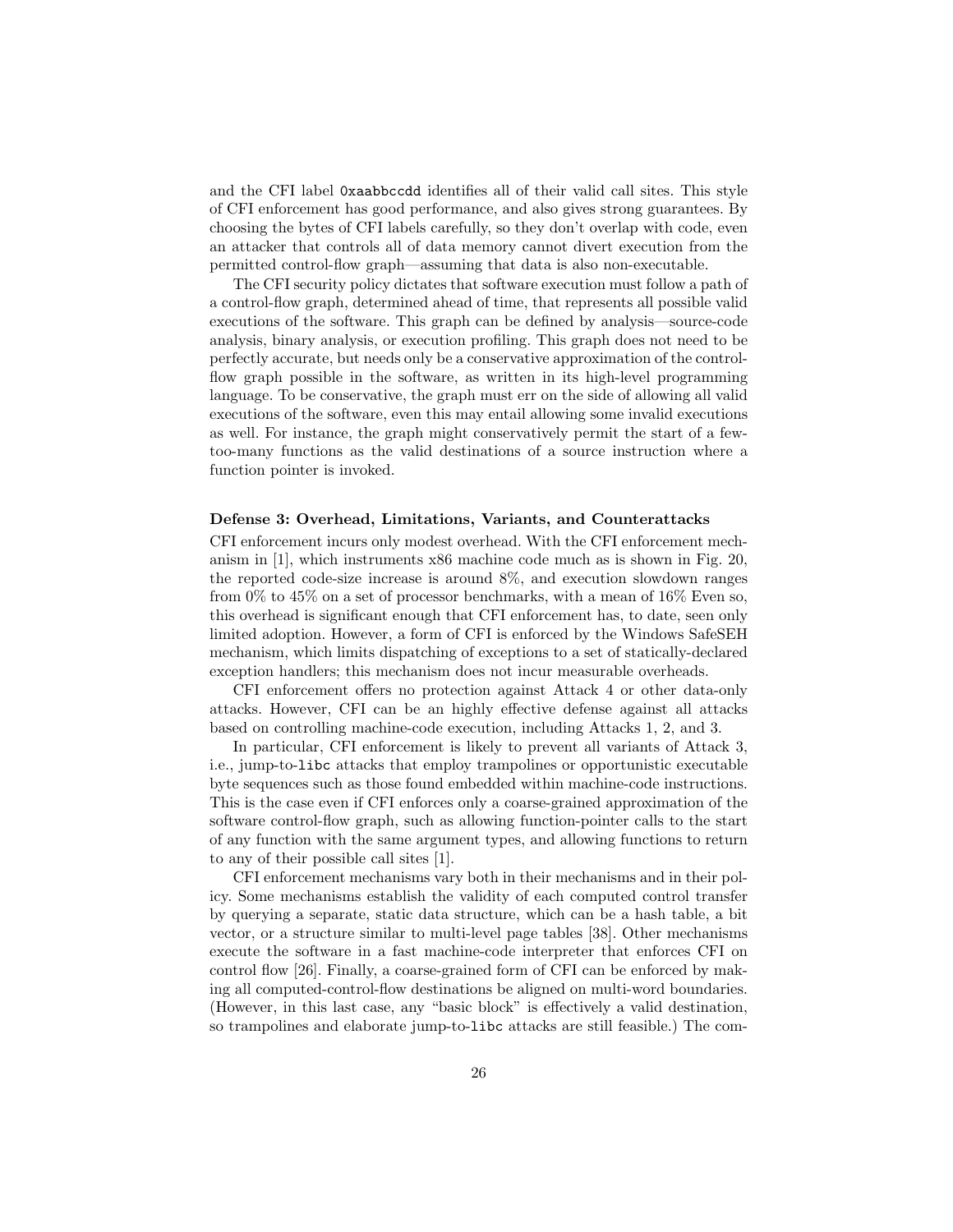plexity and overheads of these CFI mechanisms varies, but is typically greater than that described above, based on CFI labels.

In a system with CFI enforcement, any exploit that does not involve controlling machine-code execution is a likely counterattack; this includes not only data-only attacks, such as Attack 4, but also other, higher-level attacks, such as social engineering and flaws in programming interfaces [4]. In addition, depending on the granularity of CFI enforcement policy, and how it is used in combination with other defenses, there may still exist possibilities for certain jump-to-libc attacks, for instance where a function is made to return to a dynamically-incorrect, but statically-possible, call site.

# 3.4 Defense 4: Randomizing the layout of code and data in memory

The C and C++ languages specify neither where code is located in memory, nor the location of variables, arrays, structures, or objects. For software compiled from these languages, the layout of code and data in memory is decided by the compiler and execution environment. This layout directly determines all concrete addresses used during execution—and attacks, including all of the attacks in Sect. 2, typically depend on these concrete addresses.

Therefore, a simple, pervasive form of address encryption can be achieved by shuffling, or randomizing, the layout of software in the memory address space, in a manner that is unknown to the attacker. Defenses based on such Address-Space Layout Randomization, or ASLR, can be a highly practical, effective barrier against low-level attacks. Such defenses were first implemented in the PaX project [33] and have recently been deployed in Windows Vista [18, 22].

ASLR defenses can be used to change the addresses of all code, global variables, stack variables, arrays, and structures, objects, and heap allocations; with ASLR those addresses are derived from a random value, chosen for the software being executed and the system on which it executes. These addresses, and the memory-layout shuffling, may be public information on the system where the software executes. However, low-level software attacks—including most worms, viruses, adware, spyware, and malware—are often performed by remote attackers that have no existing means of running code on their target system, or otherwise inspect the addresses utilized on that system. To overcome ASLR defenses, such attackers will have to craft attacks that do not depend on addresses, or somehow guess or learn those addresses.

ASLR is not intended to defend against attackers that are able to control the software execution, even to a very small degree. Like many other defenses that rely on secrets, ASLR is easily circumvented by an attacker that can read the software's memory. Once an attacker is able to execute even the smallest amount of code of their choice (e.g., in a jump-to-libc attack), it should be safely assumed that the attacker can read memory and, in particular, that ASLR is no longer an obstacle. Fortunately, ASLR and the other defenses in this chapter can be highly effective in preventing attackers from successfully executing even a single machine-code instruction of their choice.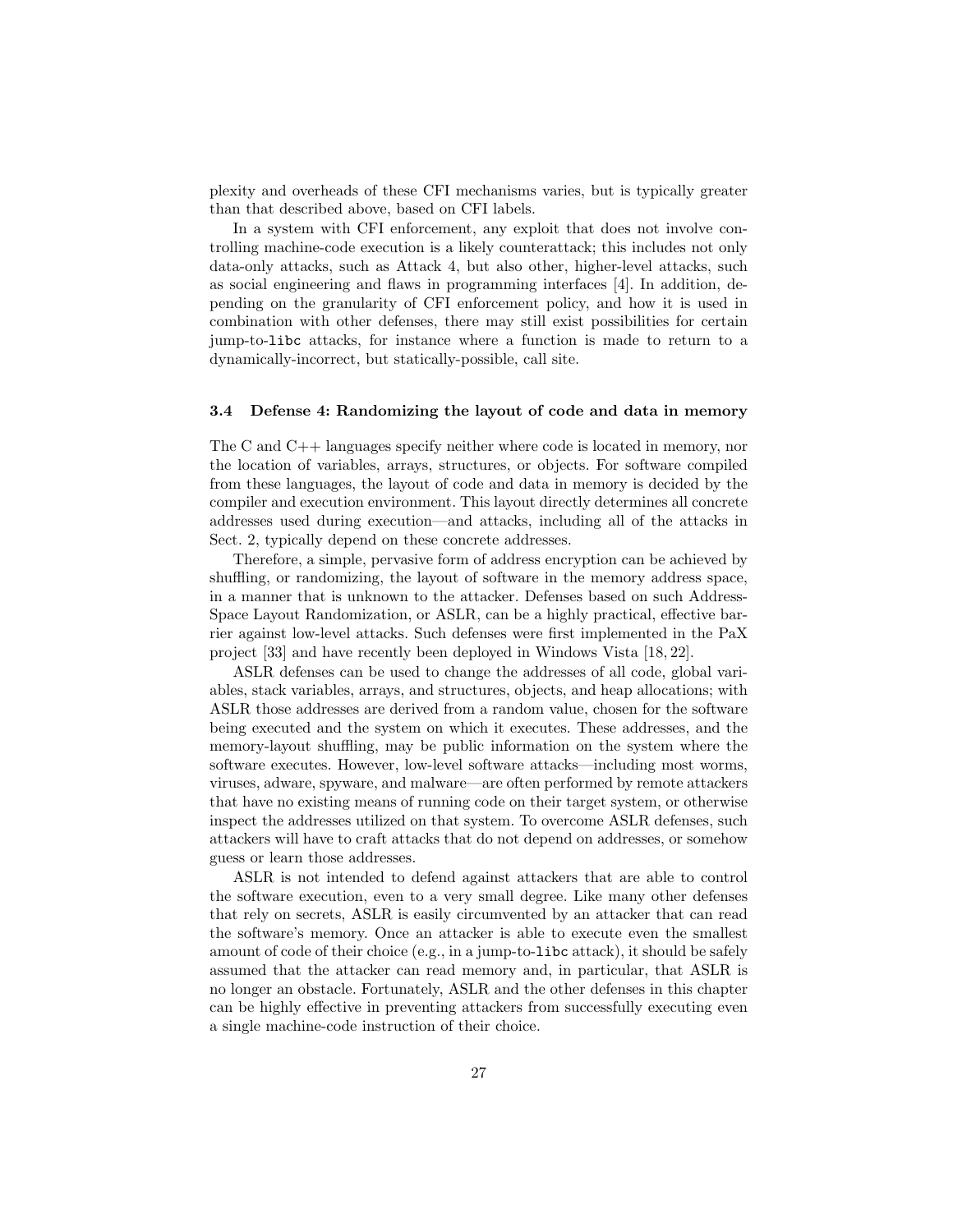| stack one        |               | stack two  |            |                                        |
|------------------|---------------|------------|------------|----------------------------------------|
| address          | contents      | address    | contents   |                                        |
| $0x0022$ feac    | 0x008a13e0    | 0x0013f750 | 0x00b113e0 | ; cmp argument                         |
| $0x0022$ fea $8$ | 0x00000001    | 0x0013f74c | 0x00000001 | ; len argument                         |
| $0x0022$ fea $4$ | 0x00a91147    | 0x0013f748 | 0x00191147 | ; data argument                        |
| $0x0022$ fea $0$ | 0x008a1528    | 0x0013f744 | 0x00b11528 | ; return address                       |
| $0x0022$ fe $9c$ | $0x0022$ fec8 | 0x0013f740 | 0x0013f76c | ; saved base pointer                   |
| 0x0022fe98       | 0x00000000    | 0x0013f73c | 0x00000000 | ; tmp final 4 bytes                    |
| 0x0022fe94       | 0x00000000    | 0x0013f738 | 0x00000000 | ; tmp continues                        |
| 0x0022fe90       | 0x00000000    | 0x0013f734 | 0x00000000 | ; tmp continues                        |
| $0x0022$ fe8c    | 0x00000000    | 0x0013f730 | 0x00000000 | ; tmp continues                        |
| $0x0022$ fe $88$ | 0x00000000    | 0x0013f72c | 0x00000000 | ; tmp continues                        |
| $0x0022$ fe $84$ | 0x00000000    | 0x0013f728 | 0x00000000 | ; tmp continues                        |
| $0x0022$ fe $80$ | 0x00000000    | 0x0013f724 | 0x00000000 | ; tmp continues                        |
| $0x0022$ fe $7c$ | 0x00000000    | 0x0013f720 | 0x00000000 | ; tmp buffer starts                    |
| 0x0022fe78       | 0x00000004    | 0x0013f71c | 0x00000004 | memory length argument<br>$\mathbf{r}$ |
| 0x0022fe74       | 0x00a91147    | 0x0013f718 | 0x00191147 | memory source argument                 |
| 0x0022fe70       | $0x0022$ fe8c | 0x0013f714 | 0x0013f730 | memory destination arg.                |

Fig. 21. The addresses and contents of the stacks of two different executions of the same software, given the same input. The software is the median function of Fig. 9, the input is an array of the single integer zero, and the stacks are snapshots taken at the same point as in Fig. 12. The snapshots are taken from two executions of that function on Windows Vista, with a system restart between the executions. As a result of ASLR defenses, only the input data remains the same in the two executions. All addresses are different; even so, some address bits remain the same since, for efficiency and compatibility with existing software, ASLR is applied only at a coarse granularity

As a concrete example of ASLR, Fig. 21 shows two execution stacks for the median function of Fig. 9, taken from two executions of that function on Windows Vista, which implements ASLR defenses. These stacks contain code addresses, including a function pointer and return address; they also include addresses in data pointers that point into the stack, and in the data argument which points into the heap. All of these addresses are different in the two executions; only the integer inputs remain the same.

On many software platforms, ASLR can be applied automatically, in manner that is compatible even with legacy software. In particular, ASLR changes only the concrete values of addresses, not how those addresses are encoded in pointers; this makes ASLR compatible with common, legacy programming practices that depend on the encoding of addresses.

However, ASLR is both easier to implement, and is more compatible with legacy software, when data and code is shuffled at a rather coarse granularity. For instance, software may simultaneously use more than a million heap allocations; however, on a 32-bit system, if an ASLR mechanism randomly spread those allocations uniformly throughout the address space, then only small contiguous memory regions would remain free. Then, if that software tried to allocate an array whose size is a few tens of kilobytes, that allocation would most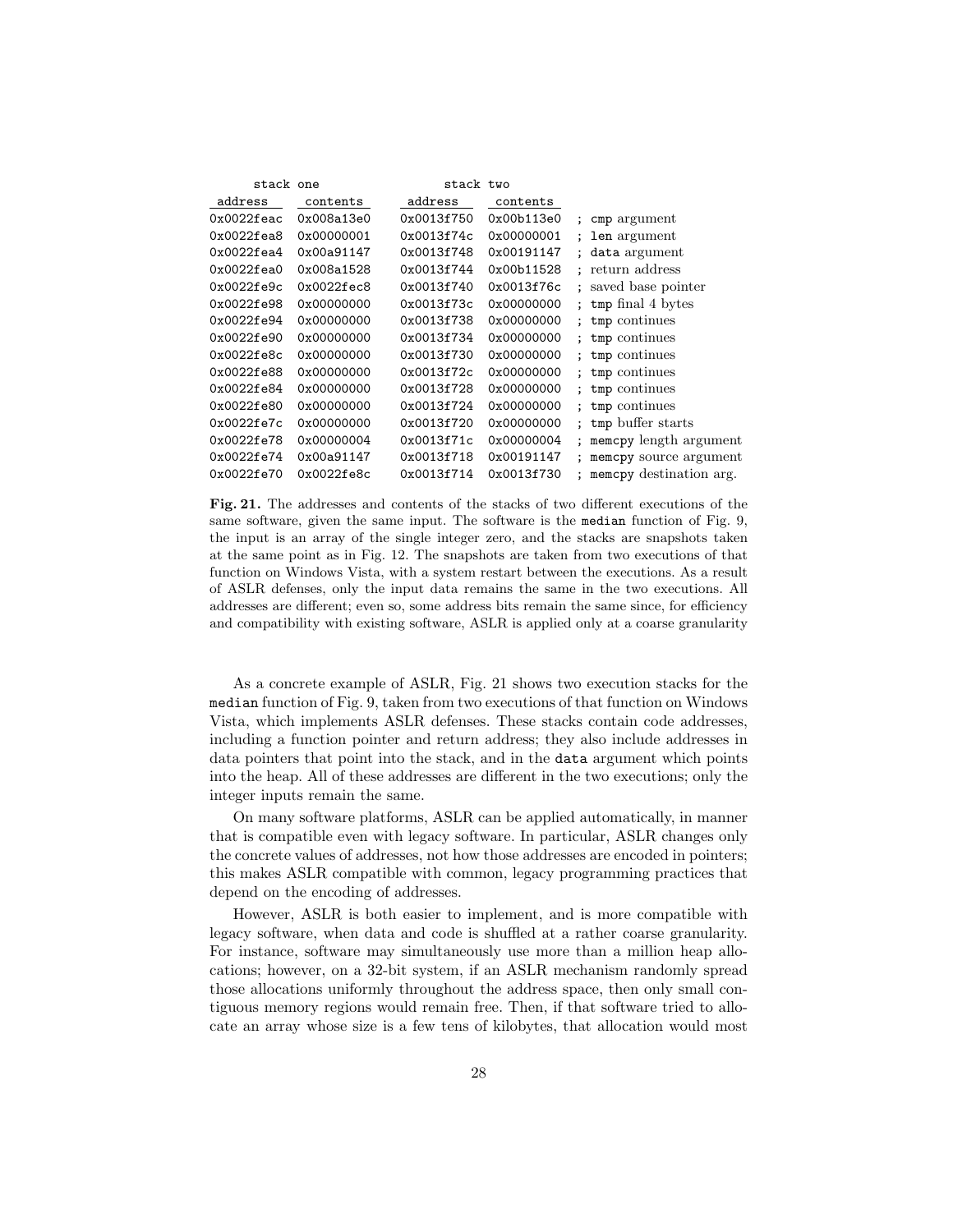likely fail—even though, without this ASLR mechanism, it might certainly have succeeded. On the other hand, without causing incompatibility with legacy software, an ASLR mechanism could change the base address of all heap allocations, and otherwise leave the heap implementation unchanged. (This also avoids triggering latent bugs, such as the software's continued use of heap memory after deallocation, which are another potential source of incompatibility.)

In the implementation of ASLR on Windows Vista, the compilers and the execution environment have been modified to avoid obstacles faced by other implementations, such as those in the PaX project [33]. In particular, the software executables and libraries of all operating system components and utilities have been compiled with information that allows their relocation in memory at load time. When the operating system starts, the system libraries are located sequentially in memory, in the order they are needed, at a starting point chosen randomly from 256 possibilities; thus a jump-to-libc attack that targets the concrete address of a library function will have less than a 0.5% chance of succeeding. This randomization of system libraries applies to all software that executes on the Vista operating system; the next time the system restarts, the libraries are located from a new random starting point.

When a Windows Vista process is launched, several other addresses are chosen randomly for that process instance, if the main executable opts in to ASLR defenses. For instance, the base of the initial heap is chosen from 32 possibilities. The stacks of process threads are randomized further: the stack base is chosen from 32 possibilities, and a pad of unused memory, whose size is random, is placed on top of the stack, for a total of about 16 thousand possibilities for the address of the initial stack frame. In addition, the location of some other memory regions is also chosen randomly from 32 possibilities, including thread control data and the process environment data (which includes the table corrupted in Attack 4). For processes, the ASLR implementation chooses new random starting points each time that a process instance is launched.

An ASLR implementation could be designed to shuffle the memory layout at a finer granularity than is done in Windows Vista. For instance, a pad of unused memory could be inserted within the stack frame of all (or some) functions; also, the inner memory allocation strategy of the heap could be randomized. However, in Windows Vista, such an ASLR implementation would incur greater overhead, would cause more software compatibility issues, and might be likely to thwart mostly attacks that are already covered by other deployed defenses. In particular, there can be little to gain from shuffling the system libraries independently for each process instance [37]—and such an ASLR implementation would be certain to cause large performance and resource overheads.

# Defense 4: Overhead, Limitations, Variants, and Counterattacks

The enforcement overhead of ASLR defenses will vary greatly depending on the implementation. In particular, implementations where shared libraries may be placed at different addresses in different processes will incur greater overhead and consume more memory resources.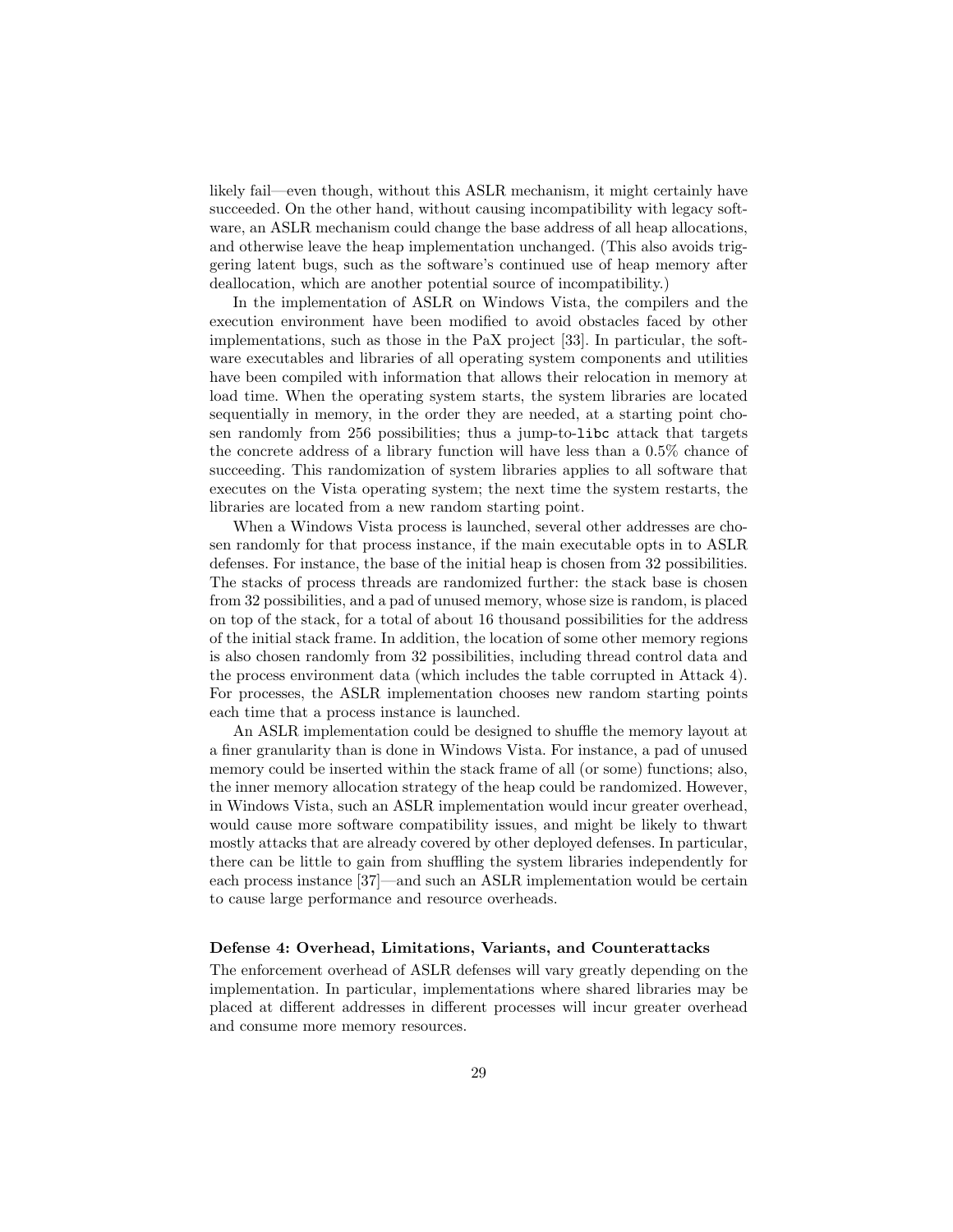However, in its Windows Vista implementation, ASLR may actually slightly improve performance. This improvement is a result of ASLR causing library code to be placed contiguously into the address space, in the order that the code is actually used. This encourages a tight packing of frequently-used page table entries, which has performance benefits (cf., the page-table changes for non-executable data, discussed on page 22).

ASLR can provide effective defenses against all of the attacks in Sect. 2 of this chapter, because it applies to the addresses of both code and data. Even so, some data-only attacks remain possible, where the attacks do not depend on concrete addresses, but rely on corrupting the contents of the data being processed by the target software.

The more serious limitation of ASLR is the small number of memory layout shuffles that are possible on commodity 32-bit hardware—especially given the coarse shuffling granularity that is required for efficiency and compatibility with existing software. As a result, ASLR creates only at most a few thousand possibilities that an attacker must consider, and any given attack will be successful against a significant (albeit small) number of target systems. The number of possible shuffles in an ASLR implementation can be greatly increased on 64-bit platforms, which are starting to be adopted. However, current 64-bit hardware is limited to 48 usable bits and can therefore offer at most a 64-thousand-fold increase in the number of shuffles possible [40].

Furthermore, at least on 32-bit systems, the number of possible ASLR shuffles is insufficient to provide a defense against scenarios where the attacker is able to retry their attack repeatedly, with new addresses [37]. Such attacks are realistic. For example, because a failed attack did not crash the software in the case of the recent ANI vulnerability in Windows [20], an attack, such as a script in a malicious Web page, could try multiple addresses until a successful exploit was found. However, in the normal case, when failed attacks crash the target software, attacks based on retrying can be mitigated by limiting the number of times the software is restarted. In the ASLR implementation in Windows Vista, such limits are in place for many system components.

ASLR defenses provide one form of software diversity, which has been long known to provide security benefits. One way to achieve software diversity is to deploy multiple, different implementations of the same functionality. However, this approach is costly and may offer limited benefits: its total cost is proportional to the number of implementations and programmers are known to make the same mistakes when implementing the same functionality [30].

ASLR has a few counterattacks other than the data-only, content-based attacks, and the persistent guessing of an attacker, which are both discussed above. In particular, an otherwise harmless information-disclosure vulnerability may allow an attacker to learn how addresses are shuffled, and circumvent ASLR defenses. Although unlikely, such a vulnerability may be present because of a format-string bug, or because the contents of uninitialized memory are sent on the network when that memory contains residual addresses.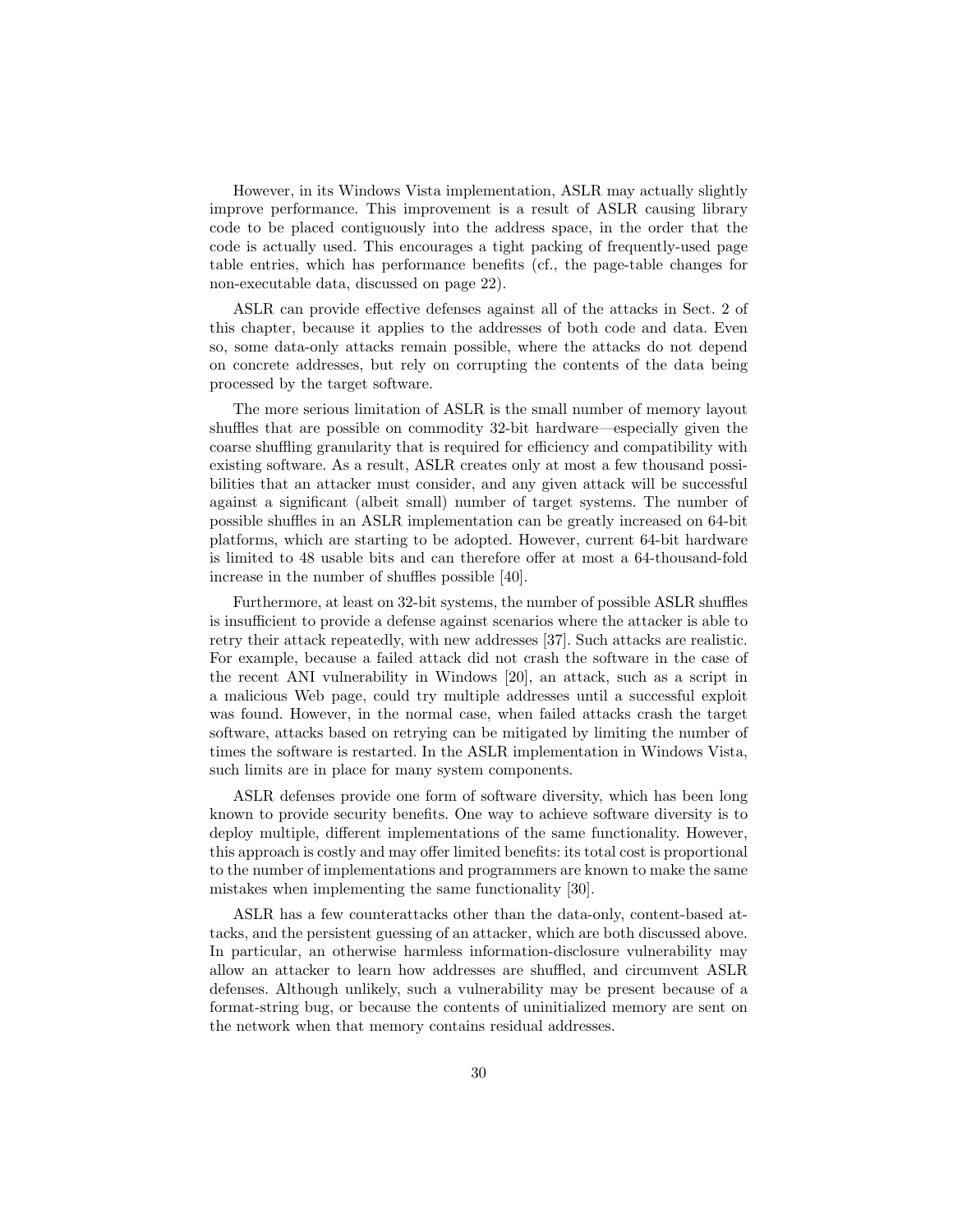Another type of counterattack to ASLR defenses is based on overwriting only the low-order bits of addresses, which are predictable because ASLR is applied at a coarse granularity. Such overwrites are sometimes possible through buffer overflows on little-endian architectures, such as the x86. For example, in Fig. 21, if there were useful trampoline machine-code to be found seven bytes into the cmp function, then changing the least-significant byte of the cmp address on the stack from 0xe0 to 0xe7 would cause that code to be invoked. An attacker that succeeded in such corruption might well be able to perform a jump-tolibc attack much like that in Attack 3. (However, for this particular stack, the attacker would not succeed, since the cmp address will always be overwritten completely when the vulnerability in the median function in Fig. 9 is exploited.)

Despite the above counterattacks, ASLR is an effective barrier to attack, especially when combined with the defenses described previously in this section.

# 4 Summary and discussion

The distinguishing characteristic of low-level software attacks is that they are dependent on the low-level details of the software's executable representation and its execution environment. As a result, defenses against such attacks can be based on changing those details in ways that are compatible with the software's specification in a higher-level programming language.

As in Defense 1, integrity bits can be added to the low-level representation of state, to make attacks more likely to be detected, and stopped. As in Defenses 2 and 3, the low-level representation can be augmented with a conservative model of behavior and with runtime checks that ensure execution conforms to that model. Finally, as in Defenses 1 and 4, the low-level representation can be encoded with a secret that the attacker must guess, or otherwise learn, in order to craft functional attacks.

However, defenses like those in this chapter fall far short of a guarantee that the software exhibits only the low-level behavior that is possible in the software's higher-level specification. Such guarantees are hard to come by. For languages like C and C++, there are efforts to build certifying compilers that can provide such guarantees, for correct software  $[6, 28]$ . Unfortunately, even these compilers offer few, or no guarantees in the presence of bugs, such as buffer-overflow vulnerabilities. Some compiler techniques, such as bounds checking, can reduce or eliminate the problem of buffer-overflow vulnerabilities. However, due to the existence of programmer-manipulated pointers, applying such checks to C is a hard problem. As a result, this type of checking comes at a hefty cost to performance, lacks scalability or results in code incompatibility [24]. While recently advances have been made with respect to performance and compatibility, these newer approaches still suffer from scalability problems [14], or achieve higher performance by being less accurate [3]. These problems are the main reasons that this type of checking has not made it into mainstream operating systems and compilers.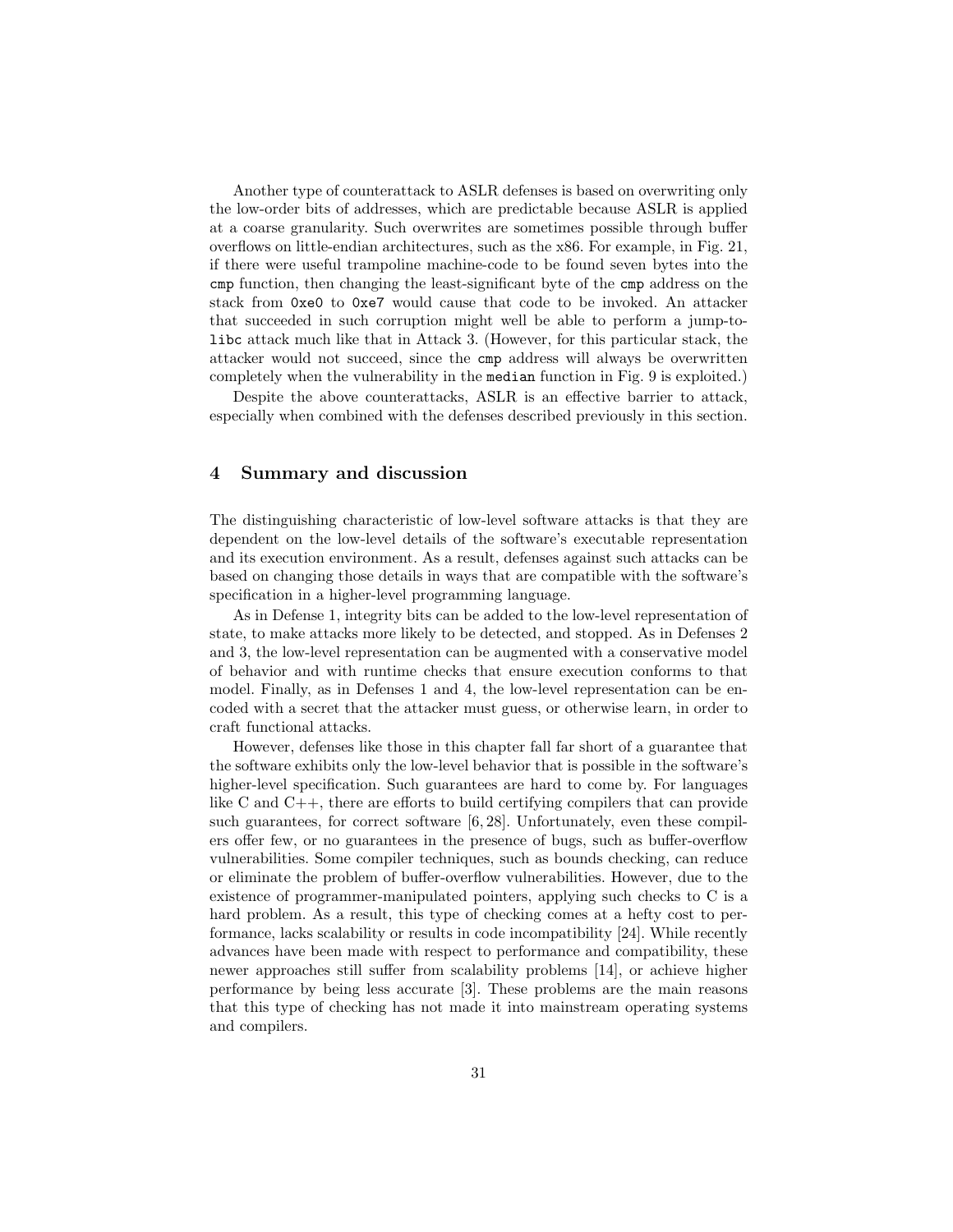|                                            | Return<br>address<br>corruption<br>(A1) | Heap<br>function<br>pointer<br>corruption<br>(A2) | Jump-to-<br>libc $(A3)$ | Non-<br>control<br>data $(A4)$ |
|--------------------------------------------|-----------------------------------------|---------------------------------------------------|-------------------------|--------------------------------|
| Stack Canary (D1)                          | Partial<br>defense                      |                                                   | Partial<br>defense      | Partial<br>defense             |
| Non-executable<br>data<br>(D2)             | Partial<br>defense                      | Partial<br>defense                                | Partial<br>defense      |                                |
| Control-flow integrity<br>(D3)             | Partial<br>defense                      | Partial<br>defense                                | Partial<br>defense      |                                |
| Address space layout<br>randomization (D4) | Partial<br>defense                      | Partial<br>defense                                | Partial<br>defense      | Partial<br>defense             |

Table 1. A table of the relationship between the attacks and defenses in this chapter. None of the defenses completely prevent the attacks, in all of their variants. The first defense applies only to the stack, and is not an obstacle to the heap-based Attack 2. Defenses 2 and 3 apply only to the control flow of machine-code execution, and do not prevent the data-only Attack 4. When combined with each other, the defenses are stronger than when they are applied in isolation

Many of the bugs can also be eliminated by using other, advanced compiler techniques, like those used in the Cyclone [23], CCured [31], and Deputy [43] systems. But these techniques are not widely applicable: they require pervasive source-code changes, runtime memory-management support, restrictions on concurrency, and result in significant enforcement overhead.

In comparison, the defenses in this chapter have very low overheads, require no source code changes but at most re-compilation, and are widely applicable to legacy software written in C, C++, and similar languages. For instance, they have been applied pervasively to recent Microsoft software, including all the components of the Windows Vista operating system. As in that case, these defenses are best used as one part of a comprehensive software-engineering methodology designed to to reduce security vulnerabilities. Such a methodology should include, at least, threat analysis, design and code reviews for security, security testing, automatic analysis for vulnerabilities, and the rewriting of software to use safer languages, interfaces, and programming practices [21].

The combination of the defenses in this chapter forms a substantial, effective barrier to all low-level attacks—although, as summarized in Table 1, each offers only partial protection against certain attacks. In particular, they greatly reduce the likelihood that an attacker can exploit a low-level security vulnerability for purposes other than a denial-of-service attack. The adoption of these countermeasures, along with continuing research in this area which further improves the protection offered by such countermeasures and with improved programming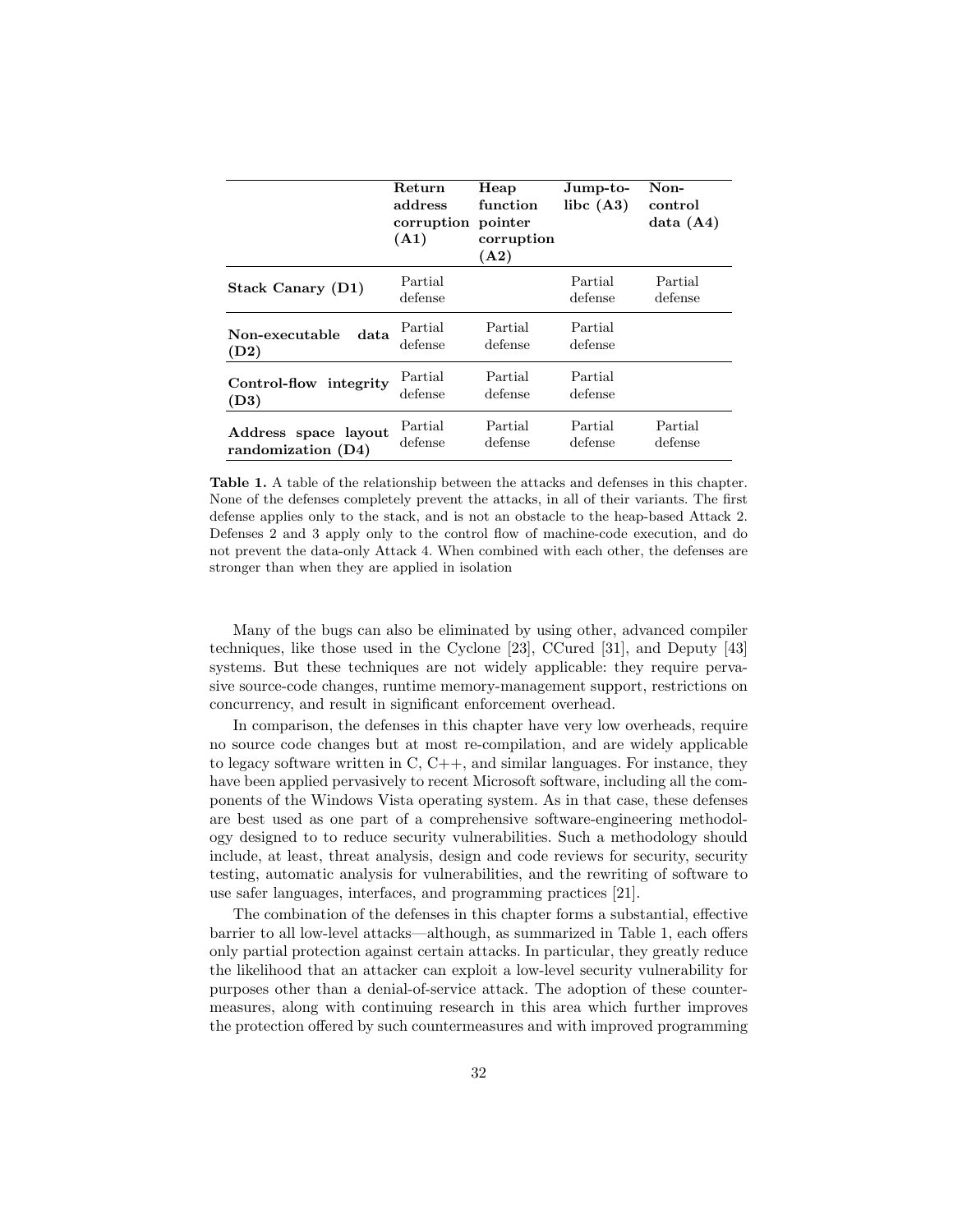practices which aim to eliminate buffer overflows and other underlying security vulnerabilities, offers some hope that, for C and C++ software, low-level software security may become less of a concern in the future.

Acknowledgments Thanks to Martin Abadi for suggesting the structure of the original tutorial, and to Yinglian Xie for proofreading and for suggesting useful improvements to the exposition.

# References

- 1. M. Abadi, M. Budiu, Ú. Erlingsson, J. Ligatti: Control-flow integrity. Proc. 12th ACM Conf. on Computer and Communications Security (CCS'05). Alexandria, VA (2005), pp. 340–353
- 2. M. Abadi, M. Budiu, U. Erlingsson, J. Ligatti: A theory of secure control flow. ´ Proc. 7th Int. Conf. on Formal Engineering Methods (ICFEM'05). Manchester (2005), pp. 111–124
- 3. P. Akritidis, C. Cadar, C. Raiciu, M. Costa, M. Castro: Preventing memory error exploits with WIT. Proc. 2008 IEEE Symp. on Security and Privacy. Oakland, CA (2008), pp. 263–277
- 4. R. Anderson: Security Engineering: A Guide to Building Dependable Distributed Systems. John Wiley & Sons, Inc., New York, NY (2001)
- 5. M. Bailey, E. Cooke, F. Jahanian, D. Watson, J. Nazario: The Blaster worm: Then and now. IEEE Secur. Privacy, 03(4) (2005), pp. 26–31
- 6. S. Blazy, Z. Dargaye, X. Leroy: Formal verification of a C compiler front-end. Proc. 14th Int. Symp. on Formal Methods (FM'06), vol. 4085 of LNCS. Hamilton, ON (2006), pp. 460–475
- 7. B. Bray: Compiler security checks in depth (2002). http://msdn2.microsoft. com/en-us/library/aa290051(vs.71).aspx
- 8. D. Brumley, T. Chiueh, R. Johnson, H. Lin, D. Song: Efficient and accurate detection of integer-based attacks. Proc. 14th Annual Network and Distributed System Security Symp. (NDSS'07). San Diego, CA (2007)
- 9. M. Castro, M. Costa, T. Harris: Securing software by enforcing data-flow integrity. Proc. 7th Symp. on Operating Systems Design and Implementation (OSDI'06). Seattle, WA (2006), pp. 147–160
- 10. S. Chen, J. Xu, E. Sezer, P. Gauriar, R. Iyer: Non-control-data attacks are realistic threats. Proc. 14th USENIX Security Symp. Baltimore, MD (2005), pp. 177–192
- 11. I. Corporation: Intel IA-32 architecture, software developer's manual, Volumes 1–3 (2007). http://developer.intel.com/design/Pentium4/documentation.htm
- 12. C. Cowan, M. Barringer, S. Beattie, G. Kroah-Hartman, M. Frantzen, J. Lokier: FormatGuard: Automatic protection from printf format string vulnerabilities. Proc. 10th USENIX Security Symp. Washington, DC (2001), pp. 191–200
- 13. C. Cowan, C. Pu, D. Maier, H. Hinton, J. Walpole, P. Bakke, S. Beattie, A. Grier, P. Wagle, Q. Zhang: StackGuard: Automatic adaptive detection and prevention of buffer-overflow attacks. Proc. 7th USENIX Security Symp. San Antonio, TX (1998), pp. 63–78
- 14. D. Dhurjati, V. Adve: Backwards-compatible array bounds checking for c with very low overhead. Proc. 28th Int. Conf. on Software Engineering (ICSE '06). Shanghai (2006), pp. 162–171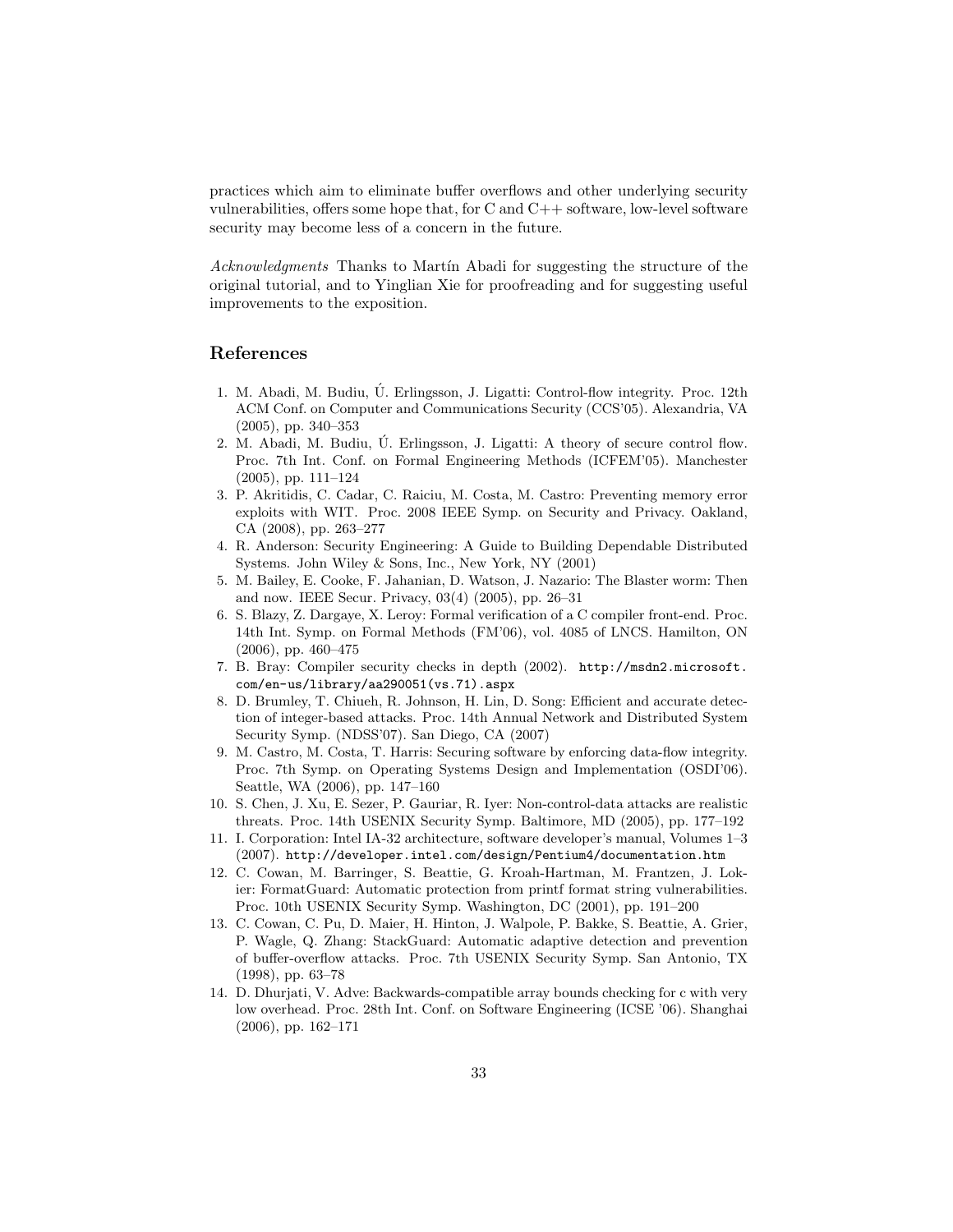- 15. H. Etoh, K. Yoda: ProPolice—improved stack smashing attack detection. IPSJ SIGNotes Computer Security (CSEC), 14 (2001)
- 16. E. Florio: GDIPLUS VULN MS04-028 CRASH TEST JPEG. full-disclosure at lists.netsys.com (2004). Forum message, sent September 15
- 17. J. Foster: Metasploit Toolkit for Penetration Testing, Exploit Development, and Vulnerability Research. Syngress Publishing (2007)
- 18. M. Howard: Alleged bugs in Windows Vistas ASLR implementation (2006). http://blogs.msdn.com/michael\_howard/archive/2006/10/04/ Alleged-Bugs-in-Windows-Vista\_1920\_s-ASLR-Implementation.aspx
- 19. M. Howard: Hardening stack-based buffer overrun detection in VC++ 2005 SP1 (2007). http://blogs.msdn.com/michael\_howard/archive/2007/04/03/ hardening-stack-based-buffer-overrun-detection-in-vc-2005-sp1.aspx
- 20. M. Howard: Lessons learned from the animated cursor security bug (2007). http://blogs.msdn.com/sdl/archive/2007/04/26/ lessons-learned-from-the-animated-cursor-security-bug.aspx
- 21. M. Howard, S. Lipner: The Security Development Lifecycle. Microsoft Press, Redmond, WA (2006)
- 22. M. Howard, M. Thomlinson: Windows Vista ISV security (2007). http://msdn2. microsoft.com/en-us/library/bb430720.aspx
- 23. T. Jim, G. Morrisett, D. Grossman, M. Hicks, J. Cheney, Y. Wang: Cyclone: A safe dialect of C. USENIX Annual Technical Conf. Monterey, CA (2002), pp. 275–288
- 24. R. Jones, P. Kelly: Backwards-compatible bounds checking for arrays and pointers in C programs. Proc. 3rd Int. Workshop on Automatic Debugging, no. 009-02 in Linköping Electronic Articles in Computer and Information Science. Linköping (1997), pp. 13–26
- 25. G. S. Kc, A. Keromytis, V. Prevelakis: Countering code-injection attacks with instruction-set randomization. Proc. 10th ACM Conf. on Computer and Communications Security (CCS'03). Washington DC (2003), pp. 272–280
- 26. V. Kiriansky, D. Bruening, S. Amarasinghe: Secure execution via program shepherding. Proc. 11th USENIX Security Symp. (2002), pp. 191–206
- 27. Klog: The frame pointer overwrite. Phrack, 9(55) (1999)
- 28. X. Leroy: Formal certification of a compiler back-end, or: programming a compiler with a proof assistant. Proc. 33rd Symp. on Principles of Programming Languages (POPL'06) (2006), pp. 42–54
- 29. D. Litchfield: Defeating the stack buffer overflow prevention mechanism of Microsoft Windows 2003 Server (2003). http://www.nextgenss.com/papers/ defeating-w2k3-stack-protection.pdf
- 30. B. Littlewood, P. Popov, L. Strigini: Modeling software design diversity: a review. ACM Comput. Surv., 33(2) (2001), pp. 177–208
- 31. G. Necula, S. McPeak, W. Weimer: CCured: Type-safe retrofitting of legacy code. Proc. 29th ACM Symp. on Principles of Programming Languages (POPL'02). Portland, OR (2002), pp. 128–139
- 32. J. Newsome, D. Song: Dynamic taint analysis for automatic detection, analysis, and signature generation of exploits on commodity software. Proc. 12th Annual Network and Distributed System Security Symp. (NDSS'07). San Diego, CA (2005)
- 33. PaX Project: The PaX project (2004). http://pax.grsecurity.net/
- 34. J. Pincus, B. Baker: Beyond stack smashing: Recent advances in exploiting buffer overruns. IEEE Secur. Privacy, 2(4) (2004), pp. 20–27
- 35. rix: Smashing C++ VPTRs. Phrack, 56 (2000)